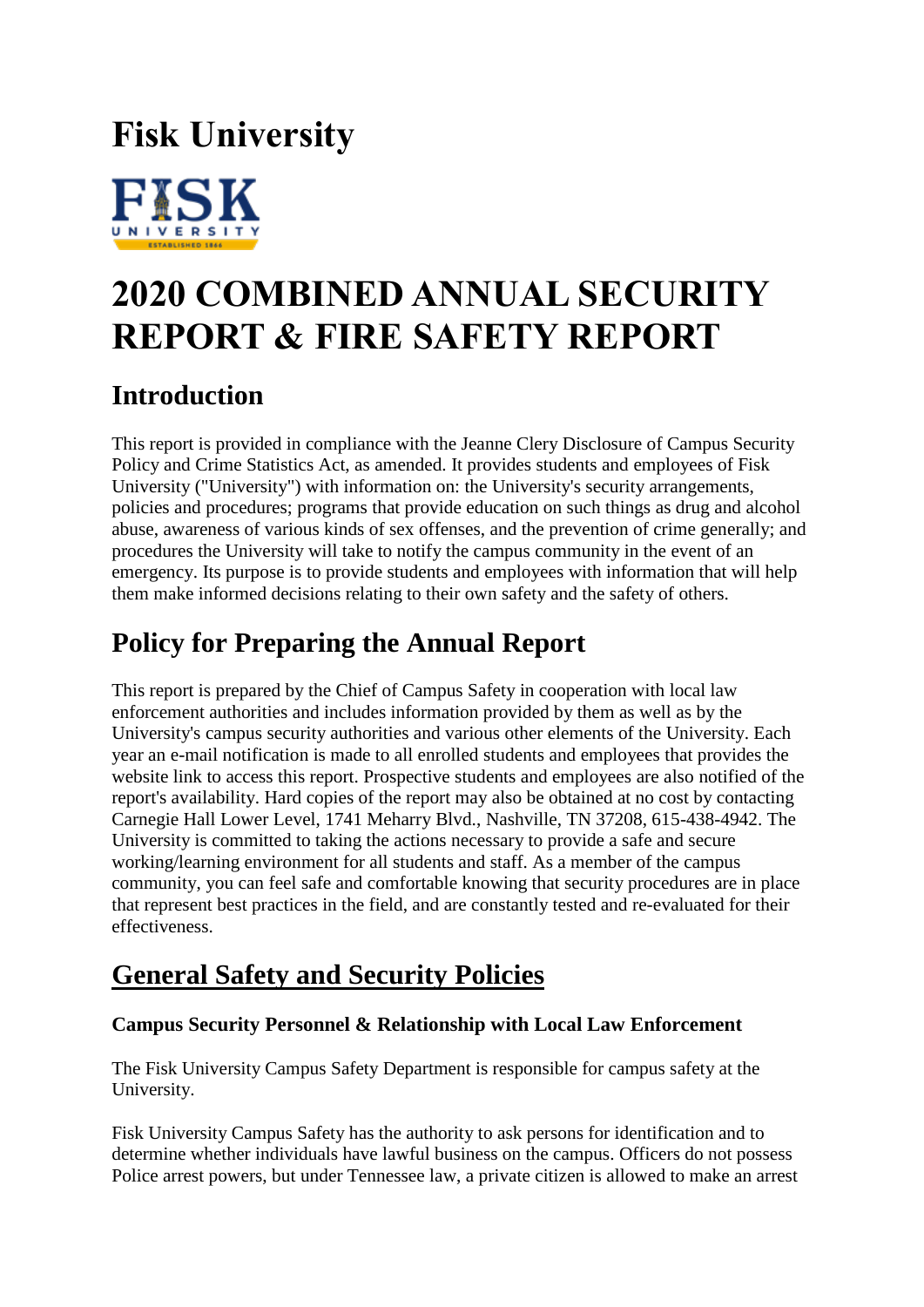if someone breaks a law in his/her presence, or if they have reasonable cause to believe that a person committed a felony. Campus Safety Officers have the authority to issue parking tickets, which must be paid to the Business Office. The Campus Safety Department has both armed and unarmed officers providing security throughout the campus. When required, all Campus Safety Officers are certified by the State of Tennessee Commerce and Insurance Division and must be re-certified every two years.

While the University does not have any written agreements with local law enforcement agencies, it does maintain a close working relationship with local police who continue to provide valuable assistance to the University. Other agencies with enforcement jurisdiction on campus include the Metropolitan Police Department, the Tennessee Highway Patrol (THP), the Tennessee Bureau of Investigation, and the Tennessee Alcohol Law Enforcement Agency.

# **Campus Security Authorities**

The University has designated certain officials to serve as campus security authorities. Reports of criminal activity can be made to these officials. They in turn will ensure that the crimes are reported for collection as part of the University's annual report of crime statistics. The campus security authorities to whom the University would prefer that crimes be reported are listed below.

- Chief of Campus Safety at 615-329-8680
- Chief Financial Officer at 615-329-8881
- Dean of Students at 615-329-8635
- Campus Safety Department at 615-329-8777
- Vice President and Provost at 615-329-8681

# **Reporting a Crime or Emergency**

The University encourages accurate and prompt reporting of all criminal actions, emergencies, or other incidents occurring on campus, on other property owned by the University, or on nearby public property to the appropriate administrator and appropriate police agencies. Such a report is encouraged even when the victim of a crime elects not to make a report or is unable to do so.

The Department of Campus Safety encourages prompt reporting of all criminal activity occurring on or around the Fisk University campus, which may pose a threat to safety. Community members, students, faculty, staff, and guest are encouraged to report all crimes and public safety related incidents to the Campus Safety Department in a timely manner.

To report a crime or an emergency immediately call Fisk University Campus Safety by calling the 24-hour dispatch center at (615)329-8777 or in person at:

Fisk University Campus Safety

1741 Meharry Blvd., Nashville TN 37208

Carnegie Hall – Basement Level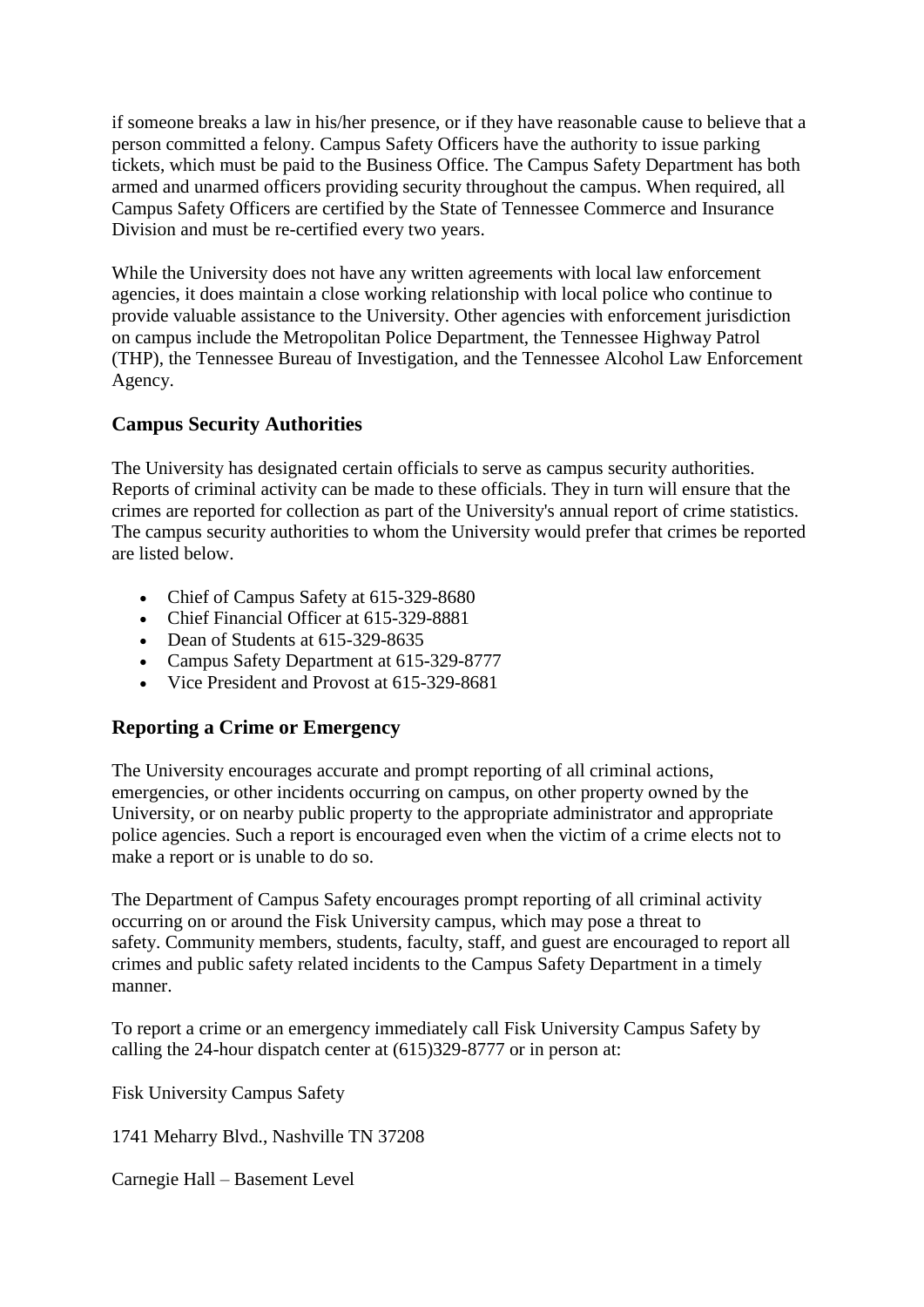#### 24-Hours 7-Days

Victims or witnesses of crimes may file a report on voluntary, confidential bases for inclusion in the annual disclosure of crime statistics. The Campus Safety webpage report a crime link allows for anonymous reporting of crimes.

Fisk University encourages both pastoral and professional counselors, at their discretion, to inform those they counsel of procedures for reporting crimes voluntarily and confidentially for inclusion in the Annual Security Report and web-based report to the Department of Education.

# **Confidential Reporting**

The University will protect the confidentiality of victims. Only those with a need to know the identity for purposes of investigating the crime, assisting the victim or disciplining the perpetrator will know the victim's identity.

Pursuant to the University's sexual misconduct policy, when an employee who is not a confidential resource becomes aware of alleged misconduct under that policy (including, but not limited to, dating violence, domestic violence, sexual assault, and stalking), the employee is responsible for reporting that information, including the status of the parties if known, to the Title IX Coordinator. A victim of other types of crimes (e.g., aggravated assault, burglary, etc.) who does not want to pursue action within the University disciplinary system or the criminal justice system is nevertheless encouraged to make a confidential report to a campus security authority. Upon the victim's request, a report of the details of the incident can be filed with the University without revealing the victim's identity. Such a confidential report complies with the victim's wishes, but still helps the University take appropriate steps to ensure the future safety of the victim and others. With such information, the University can keep an accurate record of the number of incidents involving members of the campus community, determine where a pattern of crime may be developing and alert the community as to any potential danger. These confidential reports are counted and disclosed in the annual crime statistics for the University.

The University encourages its pastoral and professional counselors, if and when they deem it appropriate, to inform the person they are counseling to report crimes on a voluntary, confidential basis for inclusion in the annual report of crime statistics.

# **Security of and Access to Campus Facilities**

All academic buildings are secured during the evenings and weekends. Access to the buildings is only allowed for faculty/staff members and students who are accompanied by faculty/staff members, or have written permission from a faculty/staff member. The residence halls are locked 24/7 and residents have electronic card access to their assigned hall. Campus Safety Officers perform random "walk-throughs" in residence halls during the day and night. The officers also perform vehicle patrols of parking lots and surrounding areas.

Students and employees are asked to be alert and to not circumvent practices and procedures that are meant to preserve their safety and that of others: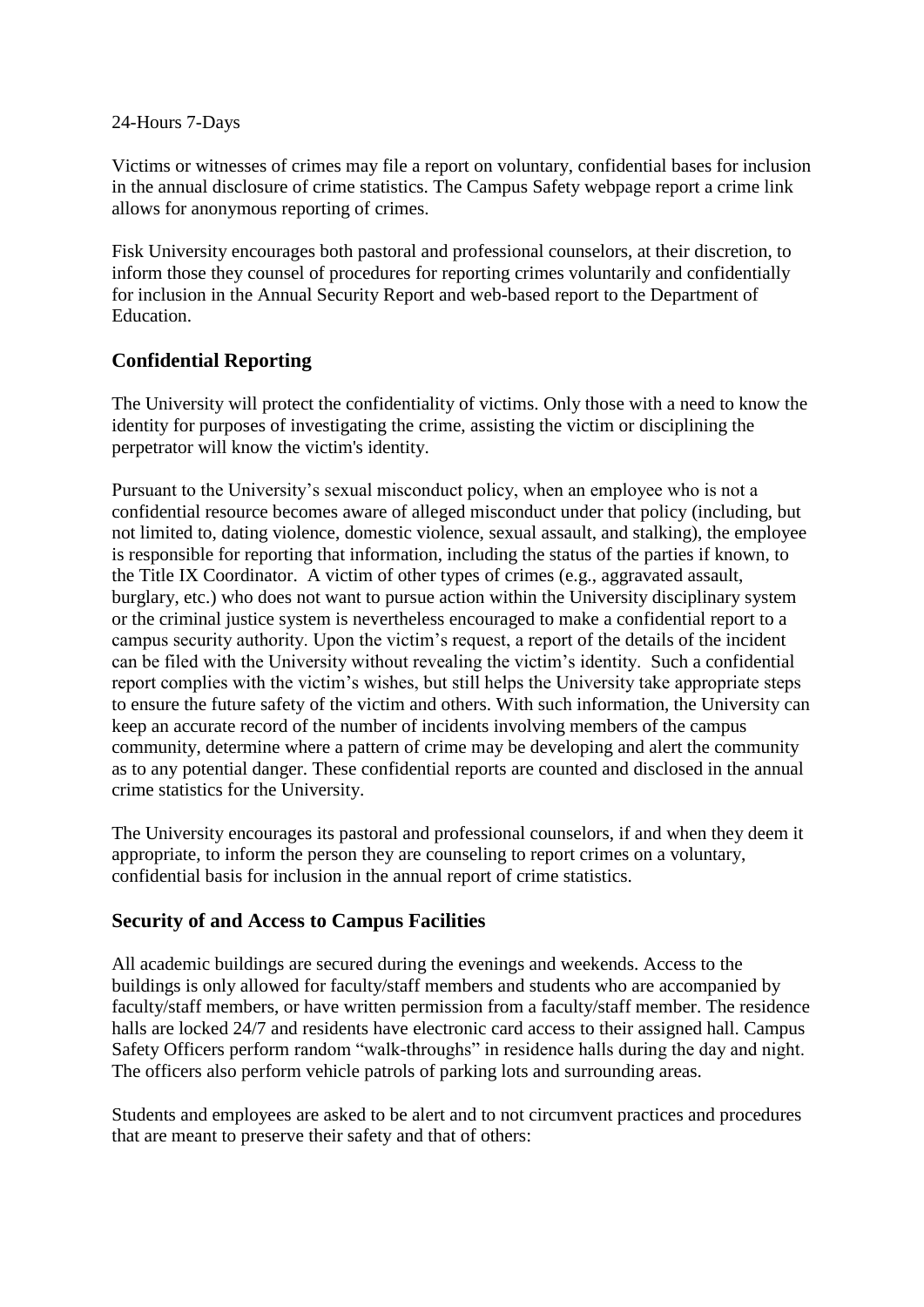- Do not prop doors open or allow strangers into campus buildings that have been secured
- Do not lend keys or access cards to non-students and do not leave them unattended
- Do not give access codes to anyone who does not belong to the campus community

Keys to the offices, laboratories, and classrooms on campus will be issued to employees only as needed and after receiving the proper authorization.

Employee and student identification cards may be used to verify the identity of persons suspected to be in campus facilities without permission.

#### **Security Considerations in the Maintenance of Facilities**

The Campus Safety Department works with the Facilities Department to identify maintenance issues on campus that may be safety hazards. Safety checks are completed to identify street or safety lights that are not functioning properly, or to determine if shrubs or other landscaping might need trimming. Maintenance personnel regularly check to ensure there is adequate lighting on pathways and that egress lighting is working in hallways and stairwells.

# **Educational Programs Related to Security Awareness and Prevention of Criminal Activity**

The University seeks to enhance the security of its campus and the members of the campus community by periodically presenting educational programs to inform students and employees about campus security procedures and practices, to encourage students and employees to be responsible for their own security and the security of others and to inform them about the prevention of crimes. These programs are discussed below.

You can help keep the Fisk University campus a safe place for yourself and others by promptly reporting crimes or suspicious circumstances. Any suspicious activity or person seen in the parking lots or loitering around vehicles, inside buildings, or around Living Learning Centers should be reported to Campus Safety immediately. If you witness a crime, it is your responsibility to report the crime to a Campus Security Authority or Campus Safety.

The University provides information at the beginning of each academic term for students and employees regarding the University's security procedures and practices. This information is in the form of posters and other displays, in person training, and email blasts. Among other things, it advises students and employees of the importance of reporting criminal activity, to whom crimes should be reported, being responsible for their own safety and the safety of others and practices regarding timely warnings and emergency notifications.

Crime prevention programs are also presented each semester by Campus Safety and Residential Life. In addition, email blasts are periodically sent out to students and employees with crime prevention and other safety tips, and pamphlets on crime prevention are available in the Campus Safety Office.

# **Monitoring Off Campus Locations of Recognized Student Organizations**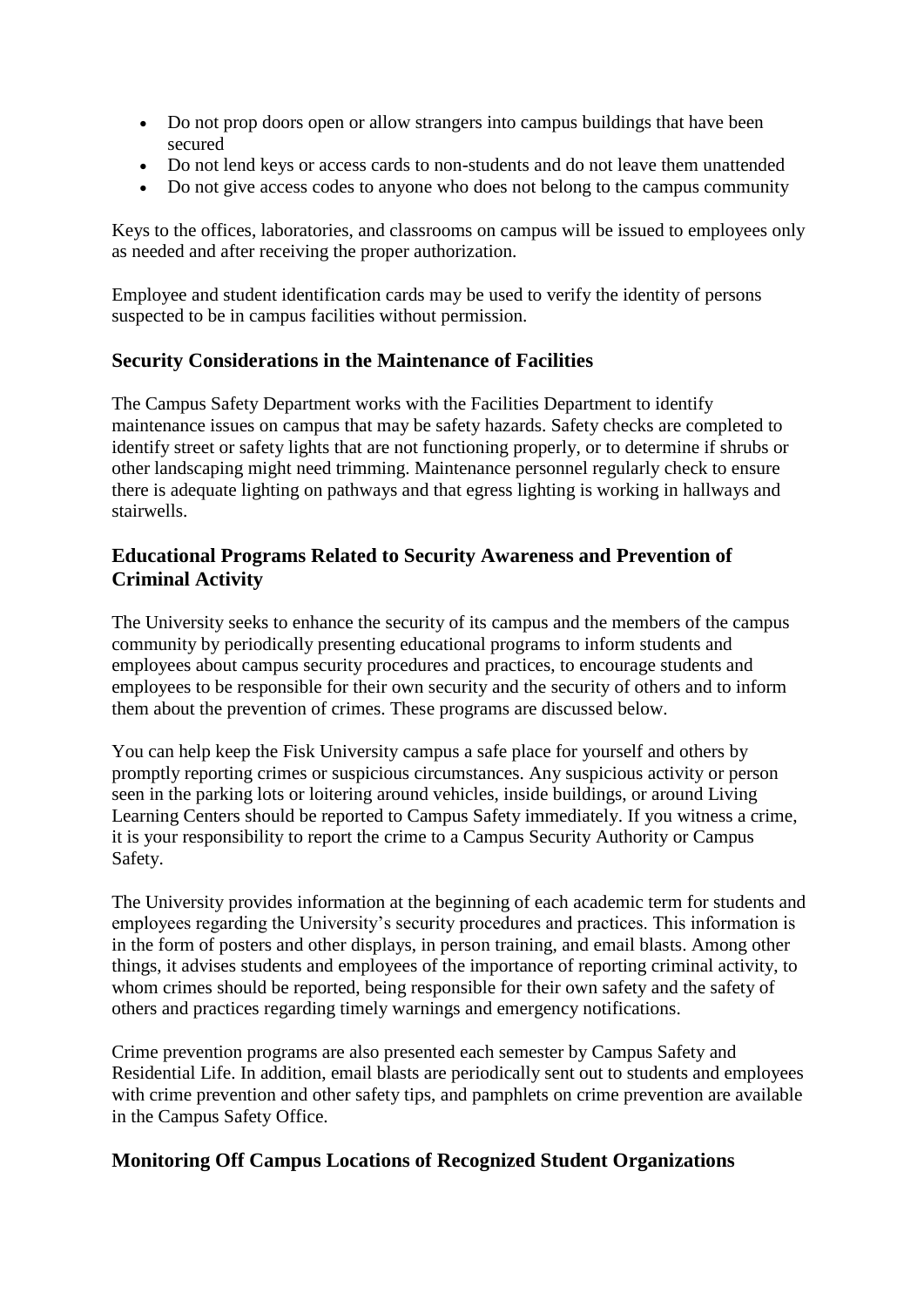The University does not have any officially recognized student organizations with off campus locations and therefore does not monitor or record criminal conduct occurring at such locations.

# **Disclosure of the Outcome of a Crime of Violence or Non-Forcible Sex Offense**

Upon written request, the University will disclose to the alleged victim of a crime of violence (as that term is defined in section 16 of title 18, United States Code), or a non-forcible sex offense, the report on the results of any disciplinary proceeding conducted by the University against a student who is the alleged perpetrator of such crime or offense. If the alleged victim is deceased as a result of such crime or offense, the next of kin of such victim shall be treated as the alleged victim for purposes of the paragraph.

The previous paragraph does not apply to victims of dating violence, domestic violence, sexual assault, or stalking because under the Violence Against Women Act both the accused and accuser in these cases are given the results without the need to make a written request.

# **Drug and Alcohol Policy**

Fisk University is committed to providing to students with a safe environment free of illegal drugs and alcohol misuse in keeping with the spirit and intent of the Drug-Free School and Communities Act of 1986, as amended. Fisk strictly prohibits students and employees from unlawfully possessing, using or distributing alcohol and illicit drugs, drug paraphernalia and water pipes of all kinds on its property or as part of any University-sponsored event, including off-campus activities that Fisk sponsors or to which it is connected. Fisk also strictly prohibits the improper use and unauthorized possession of prescription drugs. Drug paraphernalia and water pipes of all kinds are prohibited. Fisk will impose discipline, up to and including expulsion and possible referral for prosecution by a law enforcement agency, for violation of this Policy. Applicable federal, state and local laws impose severe penalties on violators. The University will not offer protection or immunity from prosecution by law enforcement agencies. Fisk may also require completion of a treatment program for continued enrollment or re-enrollment.

The University also enforces federal and state drug laws. The possession, sale, manufacture or distribution of illegal drugs is prohibited on campus or as any part of the University's activities. Violators of the University's policies or federal and state laws regarding illegal drugs will be subject to disciplinary action and possibly criminal prosecution.

# **Federal Drug Laws**

**Denial of Federal Benefits (21 U.S.C. 862)** A federal drug conviction may result in the loss of federal benefits, including school loans, grants, scholarships, contracts, and licenses. Federal drug trafficking convictions may result in denial of federal benefits for up to five years for a first conviction. Federal drug convictions for possession may result in denial of federal benefits for up to one year for a first conviction and up to five years for subsequent convictions.

**Forfeiture of Personal Property and Real Estate (21 U.S.C. 853)** Any person convicted of a federal drug offense punishable by more than one year in prison shall forfeit to the United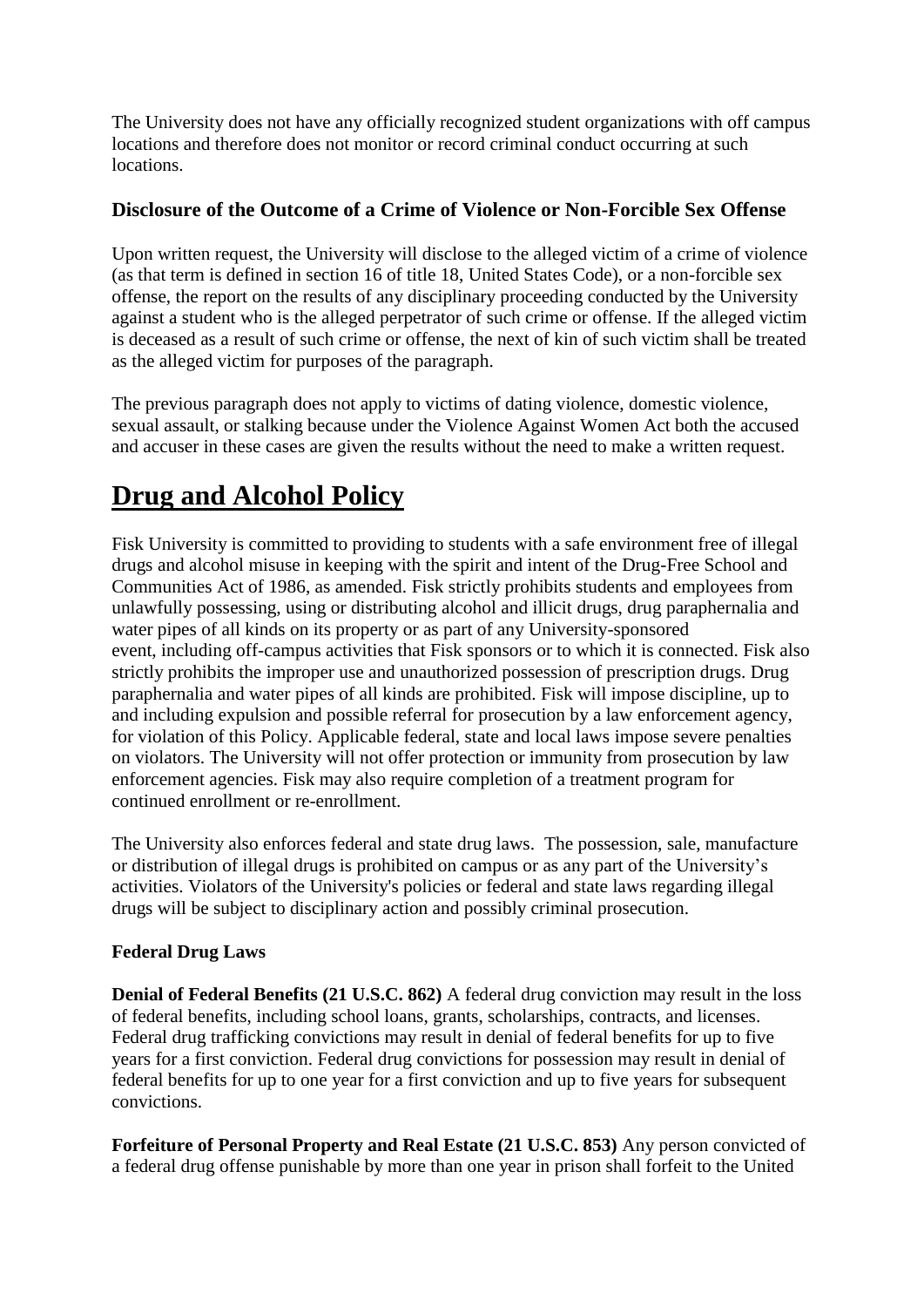States any personal or real property related to the violation, including houses, cars, and other personal belongings. A warrant of seizure is issued and property is seized at the time an individual is arrested on charges that may result in forfeiture.

**Federal Drug Trafficking Penalties (21 U.S.C. 841)** Penalties for federal drug trafficking convictions vary according to the quantity of the controlled substance involved in the transaction. Penalties for subsequent convictions are twice as severe.

If death or serious bodily injury results from the use of a controlled substance which has been illegally distributed, the person convicted on federal charges of distributing the substance faces the possibility of a life sentence and fines ranging up to \$10 million.

Persons convicted on federal charges of drug trafficking within 1,000 feet of a university (21 U.S.C. 860) face penalties of prison terms and fines which are twice as high as the regular penalties for the offense, with a mandatory prison sentence of at least one year.

**Federal Drug Possession Penalties (21 U.S.C. 844)** Persons convicted on federal charges of possessing any controlled substance face penalties of up to one year in prison and a mandatory fine of no less than \$1,000. Second convictions are punishable by not less than 15 days but not more than two years in prison and a minimum fine of \$2,500. Subsequent convictions are punishable by not less than 90 days but not more than three years in prison and a minimum fine of \$5,000.

| Category                        | <b>Summary (Tennessee Code Annotated)</b>                                                                                                                                                                                                                                                                                                                                                                                                                                                                                                                                                                                                                                                                                                                                                                                                                         |
|---------------------------------|-------------------------------------------------------------------------------------------------------------------------------------------------------------------------------------------------------------------------------------------------------------------------------------------------------------------------------------------------------------------------------------------------------------------------------------------------------------------------------------------------------------------------------------------------------------------------------------------------------------------------------------------------------------------------------------------------------------------------------------------------------------------------------------------------------------------------------------------------------------------|
| Possession of<br>Marijuana      | It is an offense for a person to distribute a small amount of marijuana not<br>in excess of 0.5 ounces (14.175 grams). See T.C.A. § 39-17-418. The<br>minimum fine for possession is \$250. See T.C.A. $\S$ 39-17-428. This is a<br>Class A misdemeanor which carries a term of imprisonment not greater<br>than 11 months and 29 days or a fine not to exceed \$2,500, or both, unless<br>otherwise provided by statute. See T.C.A. § 40-35-111. As the amount of<br>marijuana increases, the crime classification becomes more severe and<br>related penalties increase.                                                                                                                                                                                                                                                                                        |
| Controlled<br><b>Substances</b> | T.C.A. $\S$ § 39-17-401 – 39-17-455 cover a wide range of offenses related<br>to controlled substances. Penalties for the possession and delivery of<br>illegal drugs include prison sentences, monetary fines, community service<br>work, and mandatory drug offender school. See T.C.A. §§ 39-17-428 and<br>39-17-417. These penalties vary widely by the type of drug, amount<br>confiscated, the number of previous offenses by the individual, and<br>whether the individual intended to manufacture, sell, or use the drug.<br>Trafficking controlled substances will result in more severe penalties.<br>As an example, a person who possesses any amount of methamphetamine<br>will be punished by a minimum of 30 days of imprisonment and, if it is<br>that person's first conviction for a misdemeanor drug offense, he or she<br>will be fined \$750. |
| Alcohol and<br><b>Minors</b>    | It is unlawful for any person under 21 to purchase, possess, transport, or<br>consume alcoholic beverages, with the exception that any person 18 or<br>older may transport, possess, sell, or dispense alcohol in the course of such                                                                                                                                                                                                                                                                                                                                                                                                                                                                                                                                                                                                                              |

# **Drug and Alcohol State Laws**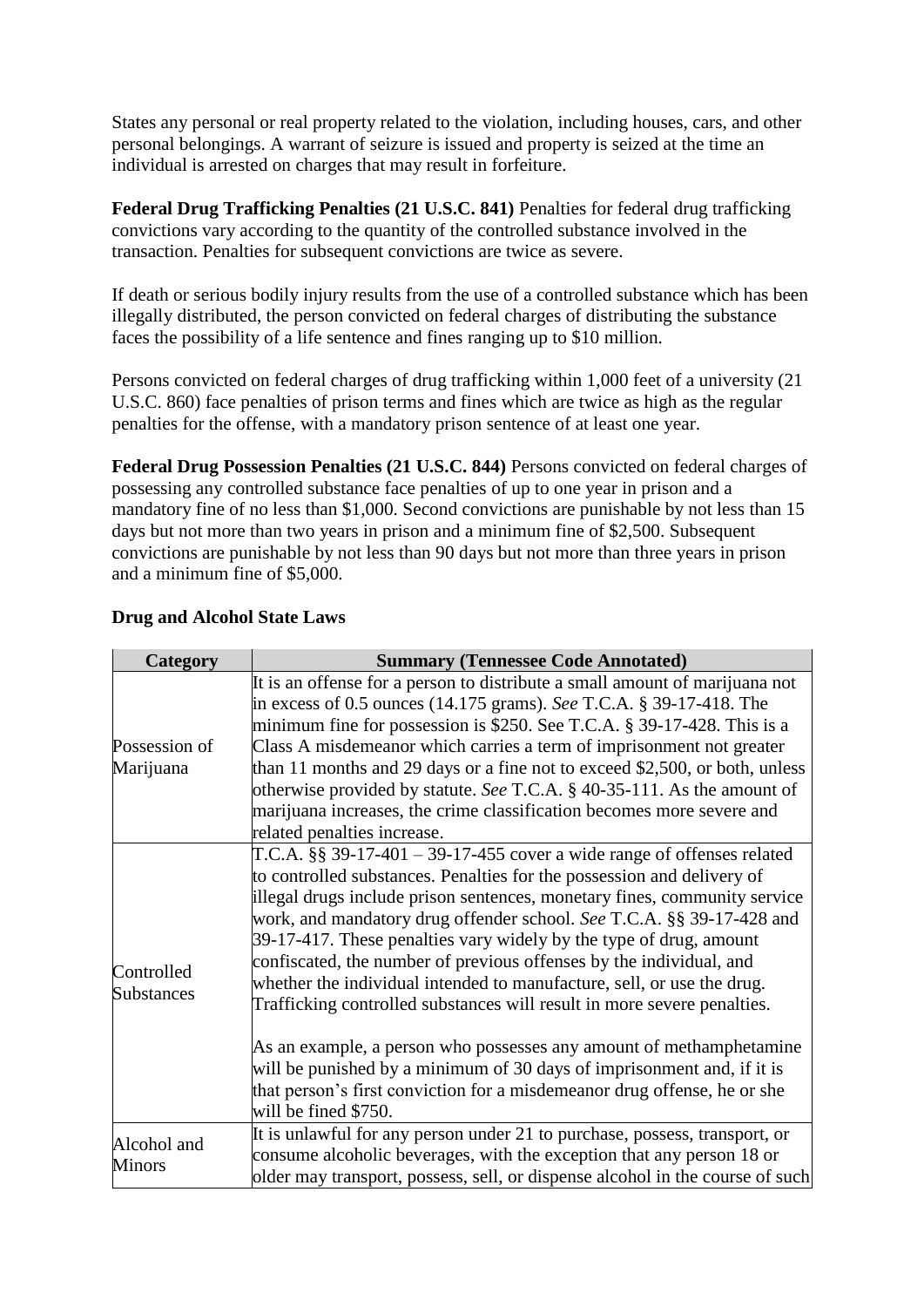| Category        | <b>Summary (Tennessee Code Annotated)</b>                                                                                                                                                                                                                                                                                                                                                                                                                                                   |
|-----------------|---------------------------------------------------------------------------------------------------------------------------------------------------------------------------------------------------------------------------------------------------------------------------------------------------------------------------------------------------------------------------------------------------------------------------------------------------------------------------------------------|
|                 | person's employment. See T.C.A. § 1-3-113. Underage possession and<br>consumption is a Class A misdemeanor punishable by up to 11 months<br>and 29 days of imprisonment and a fine of up to \$2,000. See T.C.A. § 57-<br>$3-412.$                                                                                                                                                                                                                                                           |
|                 | It is a Class A misdemeanor for a person to give or buy alcoholic<br>beverages for or on behalf of any minor. The offense is punishable by up<br>to 11 months and 29 days of imprisonment and a fine of up to \$2,000. The<br>court may also impose a sentence of 100 hours of community service work<br>and suspend the offender's driving privileges (or require 200 hours of<br>community service if the offender does not possess a valid driver's<br>license). See T.C.A. § 39-15-404. |
|                 | Any person under 21 who makes a false statement or exhibits false<br>identification stating the person is 21 or older commits a misdemeanor.<br>Fines, terms of imprisonment, and required amount of community service<br>vary based on the age of the offender and the number of offenses. See<br>T.C.A. $\S$ 57-3-412.                                                                                                                                                                    |
|                 | An individual is guilty of Driving Under the Influence if he or she has a<br>blood alcohol concentration of 0.08 percent or more while driving. See                                                                                                                                                                                                                                                                                                                                         |
|                 | Driving Under the $[T.C.A. § 55-10-401$ . This offense carries between 48 hours and 1 year of                                                                                                                                                                                                                                                                                                                                                                                               |
| Influence (DUI) | ) jail time. A fine for the first offense will be \$350 to \$1,500. See T.C.A. $\S$<br>55-10-403. On a first offense, the offender's license will be suspended for<br>1 year. See T.C.A. § 55-10-404.                                                                                                                                                                                                                                                                                       |

# **Drug and Alcohol Abuse Prevention Program**

The University has a drug and alcohol abuse and prevention program and conducts a biennial review of this program to evaluate its effectiveness. For more information, see below.

- Student alcohol/drug policy: [https://www.fisk.edu/wp-content/uploads/2020/11/2020-](https://www.fisk.edu/wp-content/uploads/2020/11/2020-2021-Student-Handbook_.pdf) [2021-Student-Handbook\\_.pdf](https://www.fisk.edu/wp-content/uploads/2020/11/2020-2021-Student-Handbook_.pdf)
- Employee alcohol/drug policy: [https://fisk](https://fisk-old.ddmstaging.com/assets/files/11s/updated-employeehandbook9-16-19.pdf)[old.ddmstaging.com/assets/files/11s/updated-employeehandbook9-16-19.pdf](https://fisk-old.ddmstaging.com/assets/files/11s/updated-employeehandbook9-16-19.pdf)
- Biennial review of the University's drug and alcohol abuse prevention program:

# AlcoholEdu for First Year Students

Designed for students entering college, this interactive online program uses the latest evidence-based prevention methods to create a highly engaging user experience, inspiring students to make healthier decisions related to alcohol and other drugs. This course includes tailored content that will:

- Engage abstainers, light to moderate drinkers, and frequent drinkers with customized messaging
- Educate students on the mental and physical the effects of alcohol
- Prepare students to engage in bystander intervention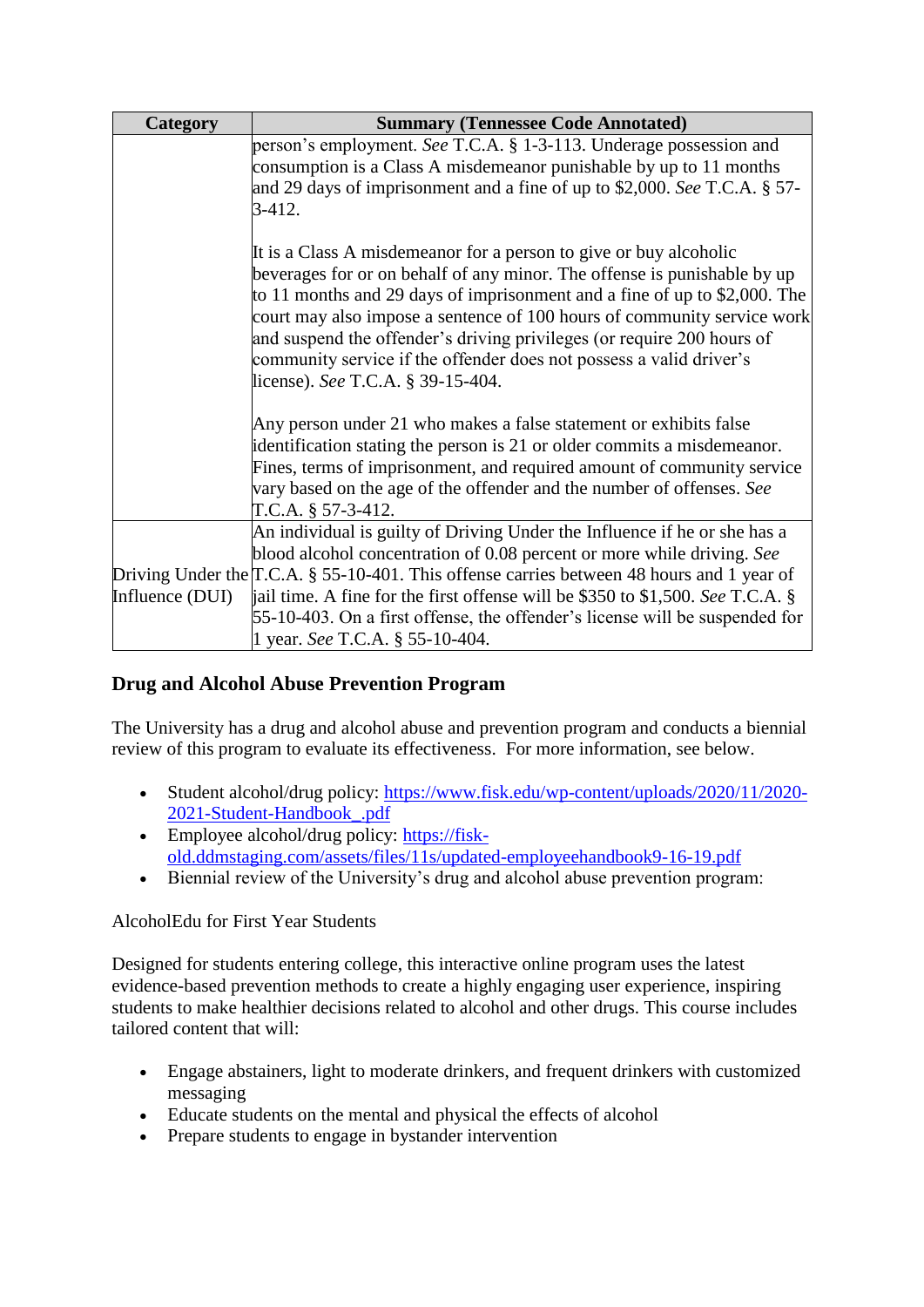AlcoholEdu is used by 36% of all incoming first years at four-year institutions and it the only alcohol awareness and drinking prevention program proven to reduce negative alcohol-related consequences among students.

AlcoholEdu for Ongoing Students

Research shows that prevention education is most effective when students engage with the material regularly during their time in college. AlcoholEdu Ongoing:

- Builds on material in our previous course and offers students tips and strategies for responsible drinking based on their current drinking habits and readiness for change
- Augments students' ability to intervene and support other students with additional bystander intervention strategies
- Includes unique content for students who choose not to drink in college in order to continue to support healthy decision-making
- Annually reinforce critical lessons to help students lead healthier, more productive college lives.

# **Policies, Procedures, and Programs Related to Dating Violence, Domestic Violence, Sexual Assault, and Stalking**

Consistent with applicable laws, the University prohibits dating violence, domestic violence, sexual assault, and stalking. The University's policy used to address complaints of this nature, as well as the procedures for filing, investigating and resolving complaints, may be found at:

- Interim Title IX Policy: [https://www.fisk.edu/wp](https://www.fisk.edu/wp-content/uploads/2020/10/FISK_Interim-TItle-IX-Policy-2020-02114224-4.pdf)[content/uploads/2020/10/FISK\\_Interim-TItle-IX-Policy-2020-02114224-4.pdf](https://www.fisk.edu/wp-content/uploads/2020/10/FISK_Interim-TItle-IX-Policy-2020-02114224-4.pdf)
- Interim Title IX Resolution Procedures: [https://www.fisk.edu/wp](https://www.fisk.edu/wp-content/uploads/2020/10/FISK_Interim-TItle-IX-Resolution-Procedures-for-Student-Complainants-and-Respondents-ONLY_FINAL-02123683-2.pdf)[content/uploads/2020/10/FISK\\_Interim-TItle-IX-Resolution-Procedures-for-Student-](https://www.fisk.edu/wp-content/uploads/2020/10/FISK_Interim-TItle-IX-Resolution-Procedures-for-Student-Complainants-and-Respondents-ONLY_FINAL-02123683-2.pdf)[Complainants-and-Respondents-ONLY\\_FINAL-02123683-2.pdf](https://www.fisk.edu/wp-content/uploads/2020/10/FISK_Interim-TItle-IX-Resolution-Procedures-for-Student-Complainants-and-Respondents-ONLY_FINAL-02123683-2.pdf)

The following sections of this report discuss the University's educational programs to promote the awareness of dating violence, domestic violence, sexual assault and stalking; provides information concerning procedures students and employees should follow and the services available in the event they do become a victim of one of these offenses, and advises students and employees of the disciplinary procedures that will be followed after an allegation that one of these offenses has occurred.

# **Primary Prevention and Awareness Program:**

The University conducts a Primary Prevention and Awareness Program (PPAP) for all incoming students and new employees. The PPAP advises campus community members that the University prohibits the offenses of dating violence, domestic violence, sexual assault and stalking. They are also informed of the topics discussed below, including relevant definitions, risk reduction, and bystander intervention.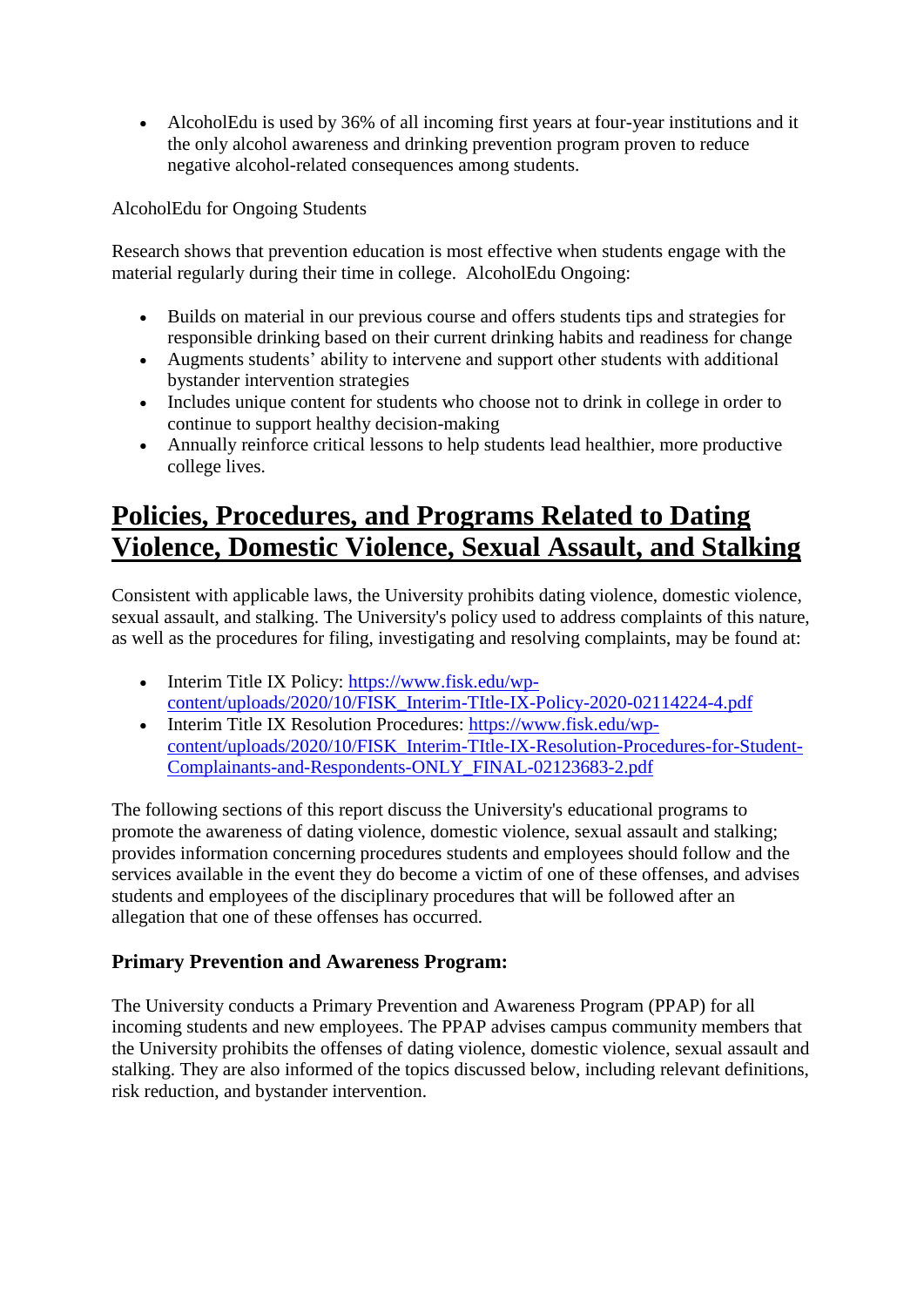# **Crime Definitions**

| <b>Crime Type</b><br>(Tennessee Code | <b>Definitions</b>                                                                                                                                                                                                                                                                                                                                                                                                                                                                                                                                                                                                                                                                                                                                                                                                                                                                                                                                                                                                                                                                                                                                                                                                                                                                                                                                                                                                                                                                                                                                                                             |
|--------------------------------------|------------------------------------------------------------------------------------------------------------------------------------------------------------------------------------------------------------------------------------------------------------------------------------------------------------------------------------------------------------------------------------------------------------------------------------------------------------------------------------------------------------------------------------------------------------------------------------------------------------------------------------------------------------------------------------------------------------------------------------------------------------------------------------------------------------------------------------------------------------------------------------------------------------------------------------------------------------------------------------------------------------------------------------------------------------------------------------------------------------------------------------------------------------------------------------------------------------------------------------------------------------------------------------------------------------------------------------------------------------------------------------------------------------------------------------------------------------------------------------------------------------------------------------------------------------------------------------------------|
| Dating Violence                      | The institution has determined, based on good-faith research, that                                                                                                                                                                                                                                                                                                                                                                                                                                                                                                                                                                                                                                                                                                                                                                                                                                                                                                                                                                                                                                                                                                                                                                                                                                                                                                                                                                                                                                                                                                                             |
| Annotated)<br>Domestic<br>Violence   | Tennessee law does not define the term dating violence.<br>The institution has determined, based on good-faith research, that<br>Tennessee law does not define the term domestic violence.<br>However, Tennessee law does provide the following definitions:<br>Abuse (Tenn. Code Ann. $\S 36-3-601$ ): inflicting, or attempting to<br>$\bullet$<br>inflict, physical injury on an adult or minor by other than<br>accidental means, placing an adult or minor in fear of physical<br>harm, physical restraint, malicious damage to the personal property<br>of the abused party, including inflicting, or attempting to inflict,<br>physical injury on any animal owned, possessed, leased, kept, or<br>held by an adult or minor, or placing an adult or minor in fear of<br>physical harm to any animal owned, possessed, leased, kept, or<br>held by the adult or minor;<br>Domestic Abuse (Tenn. Code Ann. § 36-3-601): committing abuse<br>$\bullet$<br>against a victim, as defined in subdivision (5);<br>Domestic Abuse Victim (Tenn. Code Ann. § 36-3-601): any person<br>$\bullet$<br>who falls within the following categories: (1) Adults or minors<br>who are current or former spouses; (B) Adults or minors who live<br>together or who have lived together; (C) Adults or minors who are<br>dating or who have dated or who have or had a sexual relationship.<br>As used herein, "dating" and "dated" do not include fraternization<br>between two $(2)$ individuals in a business or social context; $(D)$<br>Adults or minors related by blood or adoption; (E) Adults or |
|                                      | minors who are related or were formerly related by marriage; or<br>(F) Adult or minor children of a person in a relationship that is<br>described in subdivisions $(5)(A)$ -(E).<br>Domestic Assault (Tenn. Code Ann. § 39-13-111):<br>As used in this section, "domestic abuse victim" means any<br>$\circ$<br>person who falls within the following categories: (1) Adults<br>or minors who are current or former spouses; (2) Adults or<br>minors who live together or who have lived together; (3)<br>Adults or minors who are dating or who have dated or who<br>have or had a sexual relationship, but does not include<br>fraternization between two (2) individuals in a business or<br>social context; (4) Adults or minors related by blood or<br>adoption; (5) Adults or minors who are related or were<br>formerly related by marriage; or (6) Adult or minor<br>children of a person in a relationship that is described in<br>$(1)-(5)$ above.<br>A person commits domestic assault who commits an assault<br>$\circ$<br>as defined in section 39-13-101 [see below] against a<br>domestic abuse victim.                                                                                                                                                                                                                                                                                                                                                                                                                                                                         |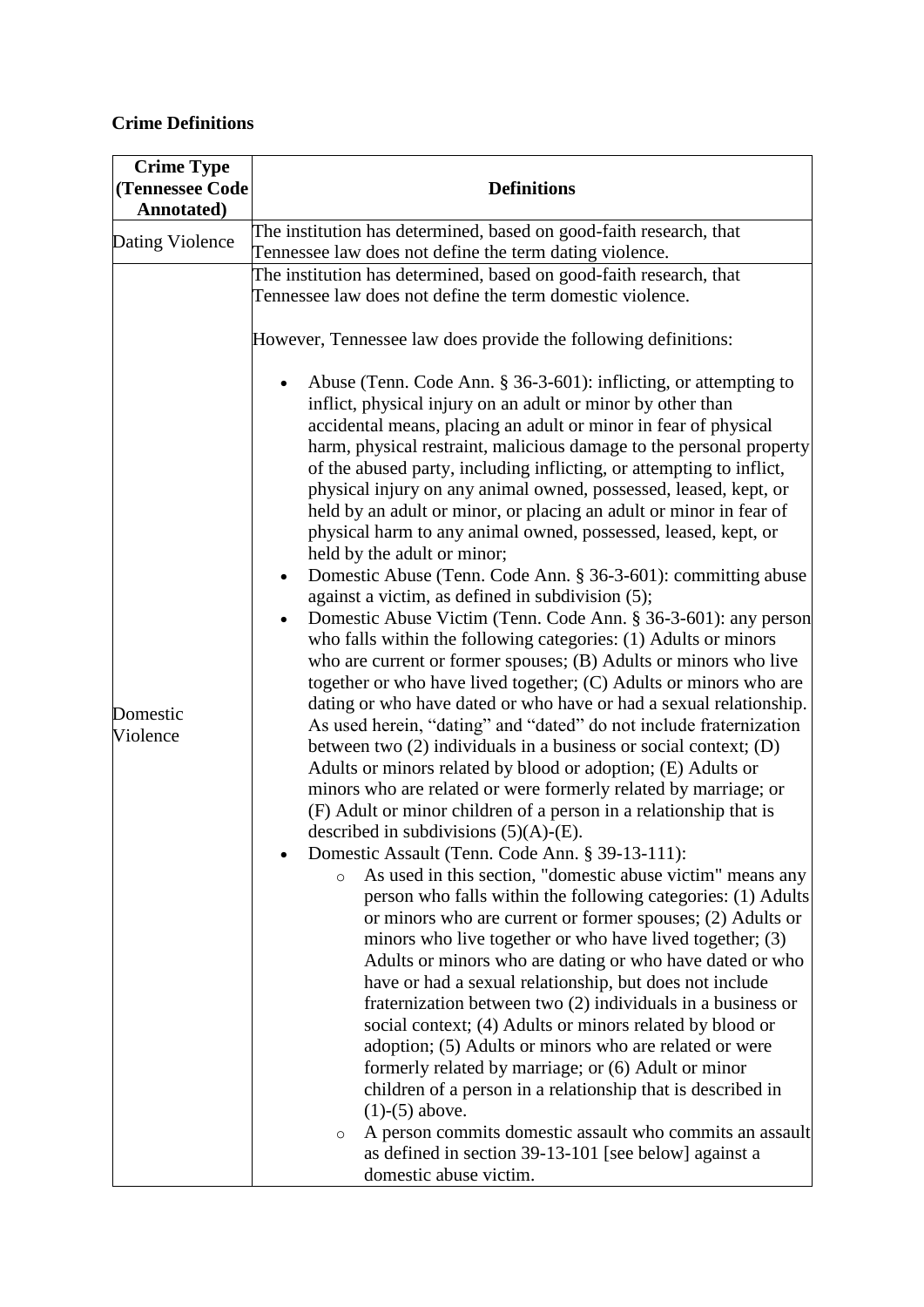| <b>Crime Type</b><br>(Tennessee Code<br>Annotated) | <b>Definitions</b>                                                                                                                                                                                                                                                                                                                                                                                                                                                                                                                                                                                                                                                                                                                                                                                                                                                                                                                                                                                                                                                                                                                                                                                                                                                                                                                                                                                                                                                                                         |
|----------------------------------------------------|------------------------------------------------------------------------------------------------------------------------------------------------------------------------------------------------------------------------------------------------------------------------------------------------------------------------------------------------------------------------------------------------------------------------------------------------------------------------------------------------------------------------------------------------------------------------------------------------------------------------------------------------------------------------------------------------------------------------------------------------------------------------------------------------------------------------------------------------------------------------------------------------------------------------------------------------------------------------------------------------------------------------------------------------------------------------------------------------------------------------------------------------------------------------------------------------------------------------------------------------------------------------------------------------------------------------------------------------------------------------------------------------------------------------------------------------------------------------------------------------------------|
|                                                    | Assault (Tenn. Code Ann. § 39-13-101): A person commits assault<br>$\bullet$<br>who: (1) Intentionally, knowingly or recklessly causes bodily<br>injury to another; (2) Intentionally or knowingly causes another to<br>reasonably fear imminent bodily injury; or (3) Intentionally or<br>knowingly causes physical contact with another and a reasonable<br>person would regard the contact as extremely offensive or<br>provocative.                                                                                                                                                                                                                                                                                                                                                                                                                                                                                                                                                                                                                                                                                                                                                                                                                                                                                                                                                                                                                                                                    |
| Stalking (Tenn.<br>Code Ann. § 39-<br>$17-315$     | "Stalking" means a willful course of conduct involving repeated or<br>continuing harassment of another individual that would cause a reasonable<br>person to feel terrorized, frightened, intimidated, threatened, harassed, or<br>molested, and that actually causes the victim to feel terrorized, frightened,<br>intimidated, threatened, harassed, or molested.<br>The following definitions also apply to stalking crimes:<br>"Course of conduct" means a pattern of conduct composed of a<br>$\bullet$<br>series of two (2) or more separate, noncontinuous acts evidencing a<br>continuity of purpose, including, but not limited to, acts in which<br>the defendant directly, indirectly, or through third parties, by any<br>action, method, device, or means, follows, monitors, observes,<br>surveils, threatens, or communicates to a person, or interferes with<br>a person's property.<br>"Emotional distress" means significant mental suffering or distress<br>$\bullet$<br>that may, but does not necessarily, require medical or other<br>professional treatment or counseling.<br>"Harassment" means conduct directed toward a victim that<br>includes, but is not limited to, repeated or continuing unconsented<br>contact that would cause a reasonable person to suffer emotional<br>distress, and that actually causes the victim to suffer emotional<br>distress. Harassment does not include constitutionally protected<br>activity or conduct that serves a legitimate purpose; |
|                                                    | "Unconsented contact" means any contact with another person that<br>$\bullet$<br>is initiated or continued without that person's consent, or in<br>disregard of that person's expressed desire that the contact be<br>avoided or discontinued. Unconsented contact includes, but is not<br>limited to, any of the following: (A) Following or appearing within<br>the sight of that person; (B) Approaching or confronting that<br>person in a public place or on private property; (C) Appearing at<br>that person's workplace or residence; (D) Entering onto or<br>remaining on property owned, leased, or occupied by that person;<br>(E) Contacting that person by telephone; (F) Sending to that person<br>mail or any electronic communications, including, but not limited<br>to, electronic mail, text messages, or any other type of electronic<br>message sent using the Internet, web sites, or a social media<br>platform; or (G) Placing an object on, or delivering an object to,<br>property owned, leased, or occupied by that person; and                                                                                                                                                                                                                                                                                                                                                                                                                                                |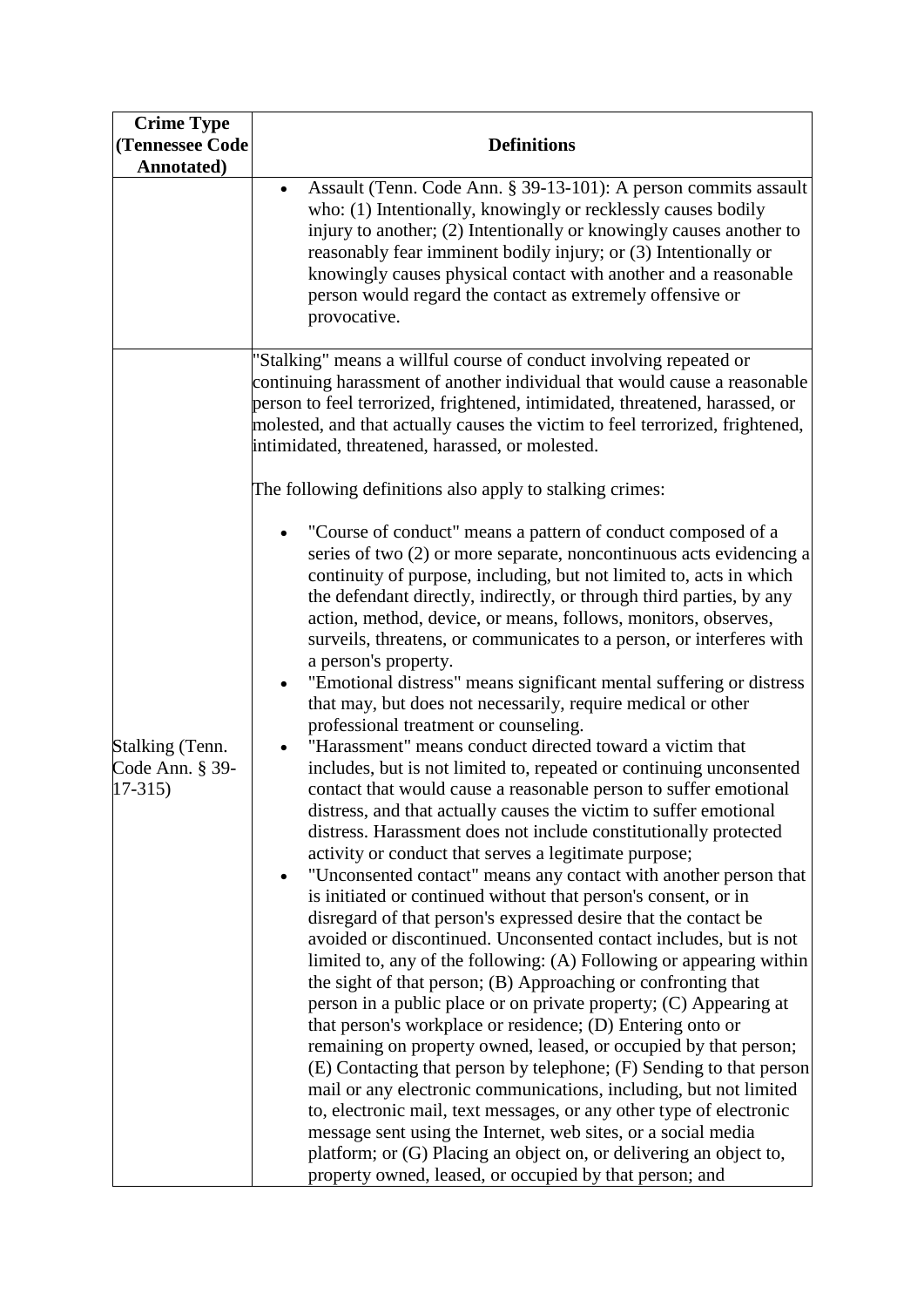| <b>Crime Type</b><br>(Tennessee Code<br>Annotated)  | <b>Definitions</b>                                                                                                                                                                                                                                                                                                                                                                                                                                                                                                                                                                                                                                                                                                                                                                                                                                                                                                                                                                                                                                                                                                                                                                                                                                                                                                                                                                                                                                                                                                                                                                                                                                                                                                                                                                                                                                                                                                                                                                                                                                                                                                                                                                                                                                                                                                                                                                              |
|-----------------------------------------------------|-------------------------------------------------------------------------------------------------------------------------------------------------------------------------------------------------------------------------------------------------------------------------------------------------------------------------------------------------------------------------------------------------------------------------------------------------------------------------------------------------------------------------------------------------------------------------------------------------------------------------------------------------------------------------------------------------------------------------------------------------------------------------------------------------------------------------------------------------------------------------------------------------------------------------------------------------------------------------------------------------------------------------------------------------------------------------------------------------------------------------------------------------------------------------------------------------------------------------------------------------------------------------------------------------------------------------------------------------------------------------------------------------------------------------------------------------------------------------------------------------------------------------------------------------------------------------------------------------------------------------------------------------------------------------------------------------------------------------------------------------------------------------------------------------------------------------------------------------------------------------------------------------------------------------------------------------------------------------------------------------------------------------------------------------------------------------------------------------------------------------------------------------------------------------------------------------------------------------------------------------------------------------------------------------------------------------------------------------------------------------------------------------|
|                                                     | "Victim" means an individual who is the target of a willful course<br>$\bullet$<br>of conduct involving repeated or continuing harassment.<br>The institution has determined, based on good-faith research, that                                                                                                                                                                                                                                                                                                                                                                                                                                                                                                                                                                                                                                                                                                                                                                                                                                                                                                                                                                                                                                                                                                                                                                                                                                                                                                                                                                                                                                                                                                                                                                                                                                                                                                                                                                                                                                                                                                                                                                                                                                                                                                                                                                                |
| <b>Sexual Assault</b>                               | Tennessee law does not define the term sexual assault.<br>For purposes of the Clery Act, the term "sexual assault" includes the<br>offenses of rape, fondling, incest, and statutory rape. These definitions<br>under Tennessee law are as follows:<br>Rape (Tenn. Code Ann. § 39-13-503): Rape is unlawful sexual<br>$\bullet$<br>penetration of a victim by the defendant or of the defendant by a<br>victim accompanied by any of the following circumstances: (1)                                                                                                                                                                                                                                                                                                                                                                                                                                                                                                                                                                                                                                                                                                                                                                                                                                                                                                                                                                                                                                                                                                                                                                                                                                                                                                                                                                                                                                                                                                                                                                                                                                                                                                                                                                                                                                                                                                                           |
| Rape, Fondling,<br><b>Incest, Statutory</b><br>Rape | Force or coercion is used to accomplish the act; $(2)$ The sexual<br>penetration is accomplished without the consent of the victim and<br>the defendant knows or has reason to know at the time of the<br>penetration that the victim did not consent; (3) The defendant<br>knows or has reason to know that the victim is mentally defective,<br>mentally incapacitated or physically helpless; or (4) The sexual<br>penetration is accomplished by fraud.<br>Aggravated Rape (Tenn. Code Ann. § 39-13-502): Aggravated<br>$\bullet$<br>rape is unlawful sexual penetration of a victim by the defendant or<br>the defendant by a victim accompanied by any of the following<br>circumstances: (1) Force or coercion is used to accomplish the act<br>and the defendant is armed with a weapon or any article used or<br>fashioned in a manner to lead the victim reasonably to believe it to<br>be a weapon; (2) The defendant causes bodily injury to the victim;<br>$(3)$ The defendant is aided or abetted by one $(1)$ or more other<br>persons; and (A) Force or coercion is used to accomplish the act;<br>or (B) The defendant knows or has reason to know that the victim<br>is mentally defective, mentally incapacitated or physically helpless.<br>Rape of a child (Tenn. Code Ann. § 39-13-522): Rape of a child is<br>the unlawful sexual penetration of a victim by the defendant or the<br>defendant by a victim, if the victim is more than eight (8) years of<br>age but less than thirteen (13) years of age.<br>Aggravated rape of a child (Tenn. Code Ann. § 39-13-531):<br>Aggravated rape of a child is the unlawful sexual penetration of a<br>victim by the defendant or the defendant by a victim, if the victim<br>is eight (8) years of age or less.<br>Fondling: The institution has determined, based on good-faith<br>$\bullet$<br>research, that Tennessee law does not define the term fondling.<br>Incest (Tenn. Code Ann. § 39-15-302): A person commits incest<br>who engages in sexual penetration as defined in § 39-13-501, with<br>a person, knowing the person to be, without regard to legitimacy:<br>(1) The person's natural parent, child, grandparent, grandchild,<br>uncle, aunt, nephew, niece, stepparent, stepchild, adoptive parent,<br>adoptive child; or (2) The person's brother or sister of the whole or<br>half-blood or by adoption. |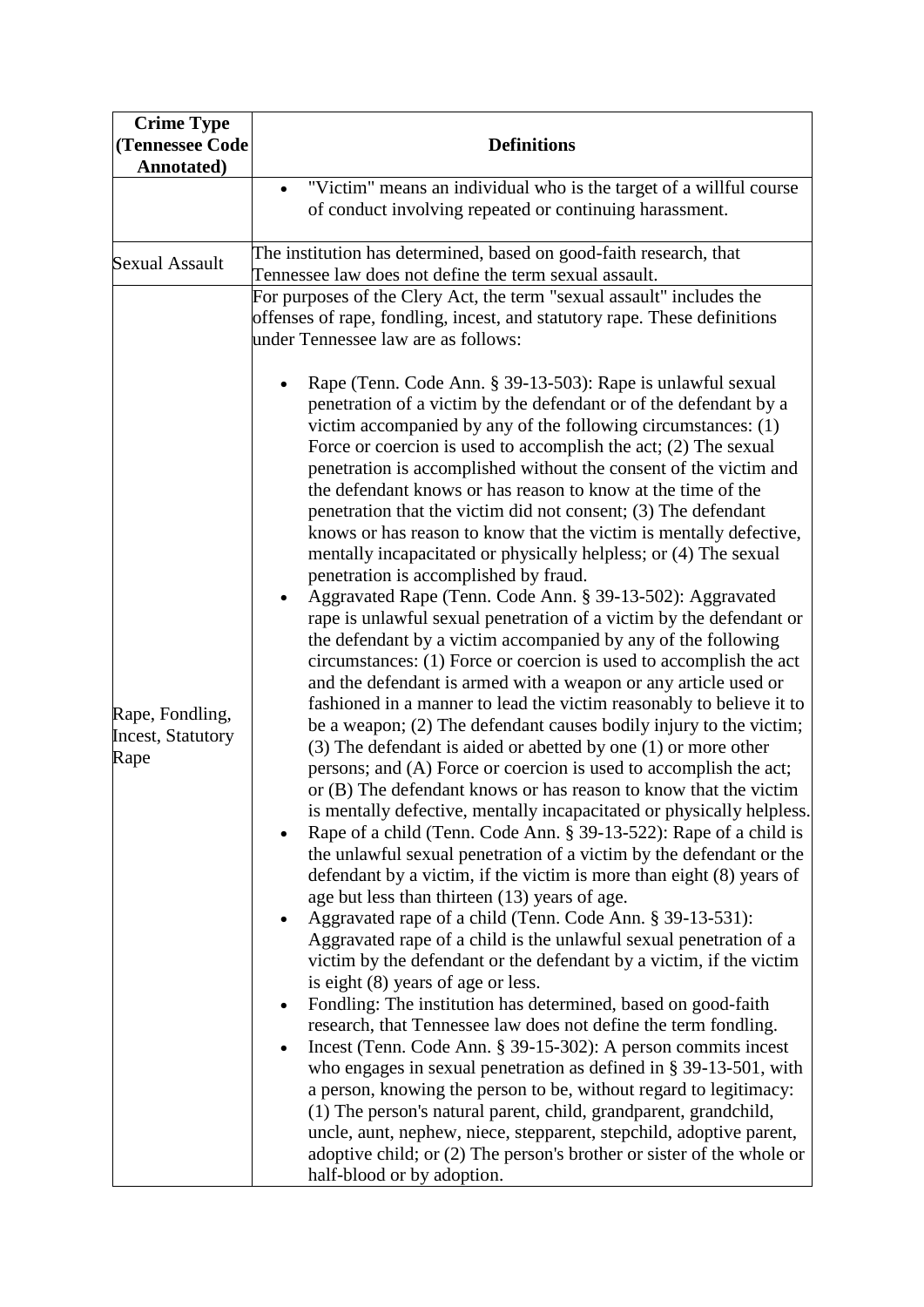| <b>Crime Type</b><br>(Tennessee Code<br>Annotated) | <b>Definitions</b>                                                                                                                                                                                                                                                                                                                                                                                                                                                                                                                                                                                                                                                                                                                                                                                                                                                                                                                                                                                                                                                                                                                                                                                                                                                                                                                                                                                                                                                                                                                                                                                                                                                                                                                                                                                                                                                                                                                                                                                                                                                                                                                                                                                                                                           |
|----------------------------------------------------|--------------------------------------------------------------------------------------------------------------------------------------------------------------------------------------------------------------------------------------------------------------------------------------------------------------------------------------------------------------------------------------------------------------------------------------------------------------------------------------------------------------------------------------------------------------------------------------------------------------------------------------------------------------------------------------------------------------------------------------------------------------------------------------------------------------------------------------------------------------------------------------------------------------------------------------------------------------------------------------------------------------------------------------------------------------------------------------------------------------------------------------------------------------------------------------------------------------------------------------------------------------------------------------------------------------------------------------------------------------------------------------------------------------------------------------------------------------------------------------------------------------------------------------------------------------------------------------------------------------------------------------------------------------------------------------------------------------------------------------------------------------------------------------------------------------------------------------------------------------------------------------------------------------------------------------------------------------------------------------------------------------------------------------------------------------------------------------------------------------------------------------------------------------------------------------------------------------------------------------------------------------|
|                                                    | Statutory Rape (Tenn. Code Ann. § 39-13-506):<br>$\bullet$<br>Mitigated statutory rape is the unlawful sexual penetration<br>$\circ$<br>of a victim by the defendant, or of the defendant by the<br>victim when the victim is at least fifteen (15) but less than<br>eighteen (18) years of age and the defendant is at least four<br>$(4)$ but not more than five $(5)$ years older than the victim.<br>Statutory rape is the unlawful sexual penetration of a victim<br>$\circ$<br>by the defendant or of the defendant by the victim when:<br>$(1)$ The victim is at least thirteen $(13)$ but less than fifteen<br>(15) years of age and the defendant is at least four (4) years<br>but less than ten $(10)$ years older than the victim; or $(2)$ The<br>victim is at least fifteen $(15)$ but less than eighteen $(18)$<br>years of age and the defendant is more than five (5) but less<br>than ten $(10)$ years older than the victim.<br>Aggravated statutory rape is the unlawful sexual<br>$\circ$<br>penetration of a victim by the defendant, or of the<br>defendant by the victim when the victim is at least thirteen<br>$(13)$ but less than eighteen $(18)$ years of age and the<br>defendant is at least ten (10) years older than the victim.<br>Statutory Rape by an authority figure (Tenn. Code Ann. § 39-13-<br>$\bullet$<br>532): Statutory rape by an authority figure is the unlawful sexual<br>penetration of a victim by the defendant or of the defendant by the<br>victim when: $(1)$ The victim is at least thirteen $(13)$ but less than<br>eighteen $(18)$ years of age; $(2)$ The defendant is at least four $(4)$<br>years older than the victim; and $(3)(A)$ The defendant was, at the<br>time of the offense, in a position of trust, or had supervisory or<br>disciplinary power over the victim by virtue of the defendant's<br>legal, professional, or occupational status and used the position of<br>trust or power to accomplish the sexual penetration; or (B) The<br>defendant had, at the time of the offense, parental or custodial<br>authority over the victim by virtue of the defendant's legal,<br>professional, or occupational status and used the position to<br>accomplish the sexual penetration. |
|                                                    | Other crimes under Tennessee law that may be classified as a "sexual"<br>assault" include the following:<br>Sexual battery (Tenn. Code Ann. § 39-13-505): Sexual battery is<br>$\bullet$<br>unlawful sexual contact with a victim by the defendant or the<br>defendant by a victim accompanied by any of the following                                                                                                                                                                                                                                                                                                                                                                                                                                                                                                                                                                                                                                                                                                                                                                                                                                                                                                                                                                                                                                                                                                                                                                                                                                                                                                                                                                                                                                                                                                                                                                                                                                                                                                                                                                                                                                                                                                                                       |
| Other "sexual<br>assault" crimes                   | circumstances: (1) Force or coercion is used to accomplish the act;<br>(2) The sexual contact is accomplished without the consent of the<br>victim and the defendant knows or has reason to know at the time<br>of the contact that the victim did not consent; (3) The defendant<br>knows or has reason to know that the victim is mentally defective,<br>mentally incapacitated or physically helpless; or (4) The sexual<br>contact is accomplished by fraud.                                                                                                                                                                                                                                                                                                                                                                                                                                                                                                                                                                                                                                                                                                                                                                                                                                                                                                                                                                                                                                                                                                                                                                                                                                                                                                                                                                                                                                                                                                                                                                                                                                                                                                                                                                                             |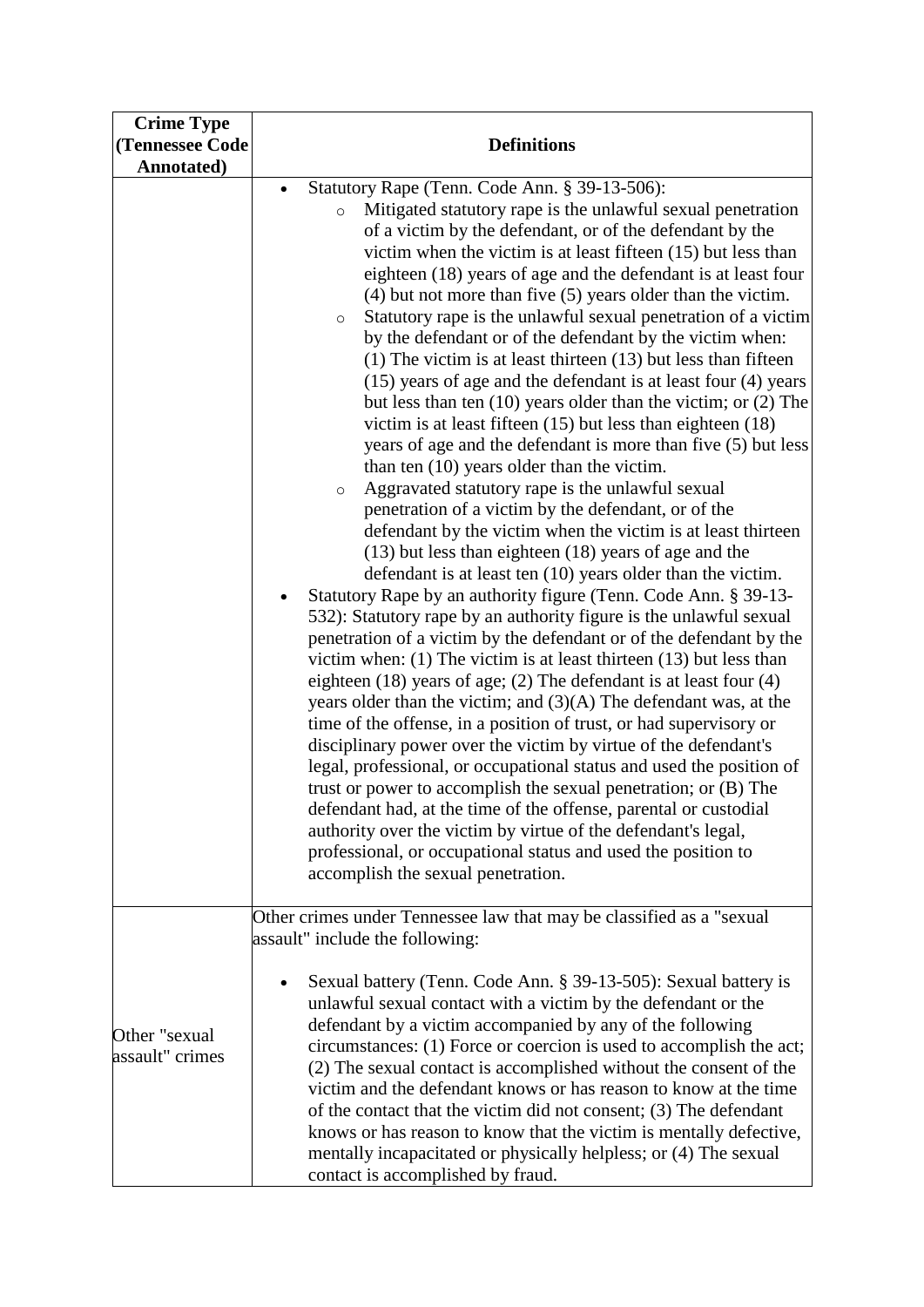| Annotated)                                                                                                                                                                                                                                                                                                                                                                                                                                                                                                                                                                                                                                                                                                                                                                                                                                                                                                                                                                                                                                                                                                                                                                                                                                                                                                                                                                                                                                                                                                                                                                                                                                                                                 |  |
|--------------------------------------------------------------------------------------------------------------------------------------------------------------------------------------------------------------------------------------------------------------------------------------------------------------------------------------------------------------------------------------------------------------------------------------------------------------------------------------------------------------------------------------------------------------------------------------------------------------------------------------------------------------------------------------------------------------------------------------------------------------------------------------------------------------------------------------------------------------------------------------------------------------------------------------------------------------------------------------------------------------------------------------------------------------------------------------------------------------------------------------------------------------------------------------------------------------------------------------------------------------------------------------------------------------------------------------------------------------------------------------------------------------------------------------------------------------------------------------------------------------------------------------------------------------------------------------------------------------------------------------------------------------------------------------------|--|
| Aggravated sexual battery (Tenn. Code Ann. § 39-13-504):<br>$\bullet$<br>Aggravated sexual battery is unlawful sexual contact with a victim<br>by the defendant or the defendant by a victim accompanied by any<br>of the following circumstances: (1) Force or coercion is used to<br>accomplish the act and the defendant is armed with a weapon or<br>any article used or fashioned in a manner to lead the victim<br>reasonably to believe it to be a weapon; (2) The defendant causes<br>bodily injury to the victim; (3) The defendant is aided or abetted by<br>one $(1)$ or more other persons; and $(A)$ Force or coercion is used to<br>accomplish the act; or (B) The defendant knows or has reason to<br>know that the victim is mentally defective, mentally incapacitated<br>or physically helpless; or (4) The victim is less than thirteen (13)<br>years of age.<br>Sexual contact with a minor by an authority figure (Tenn. Code<br>Ann. § 39-13-509): It is an offense for a defendant to engage in<br>unlawful sexual contact with a minor when: (1) The minor is less<br>than eighteen $(18)$ years of age; $(2)$ The defendant is at least four<br>$(4)$ years older than the victim; and $(3)$ The defendant was, at the<br>time of the offense, in a position of trust, or had supervisory or<br>disciplinary power over the minor by virtue of the defendant's<br>legal, professional, or occupational status and used the position of<br>trust or power to accomplish the sexual contact; or (4) The<br>defendant had, at the time of the offense, parental or custodial<br>authority over the minor and used the authority to accomplish the<br>sexual contact. |  |
| The institution has determined, based on good-faith research, that<br>Consent (as it                                                                                                                                                                                                                                                                                                                                                                                                                                                                                                                                                                                                                                                                                                                                                                                                                                                                                                                                                                                                                                                                                                                                                                                                                                                                                                                                                                                                                                                                                                                                                                                                       |  |
| relates to sexual<br>Tennessee law does not define the term consent (as it relates to sexual<br>activity)<br>activity).                                                                                                                                                                                                                                                                                                                                                                                                                                                                                                                                                                                                                                                                                                                                                                                                                                                                                                                                                                                                                                                                                                                                                                                                                                                                                                                                                                                                                                                                                                                                                                    |  |

# *University Definition of Consent*

The University uses the following definition of consent in its sexual misconduct policy for the purpose of determining whether sexual violence (including sexual assault) has occurred:

CONSENT is an affirmative decision that is made knowingly and freely to engage in an activity. Consent is represented by clear actions and/or words from a person. Consent may not be inferred from silence, passivity, or the lack of active resistance, alone. Sexual activity and/or contact without Consent is Title IX Prohibited Conduct.

Consent is not present in the following circumstances:

- i. When one of the parties is not voluntarily engaging in an activity or is coerced, such as through the use of physical force, the threat of physical or emotional harm, undue pressure, isolation, or confinement;
- ii. When a person is Incapacitated;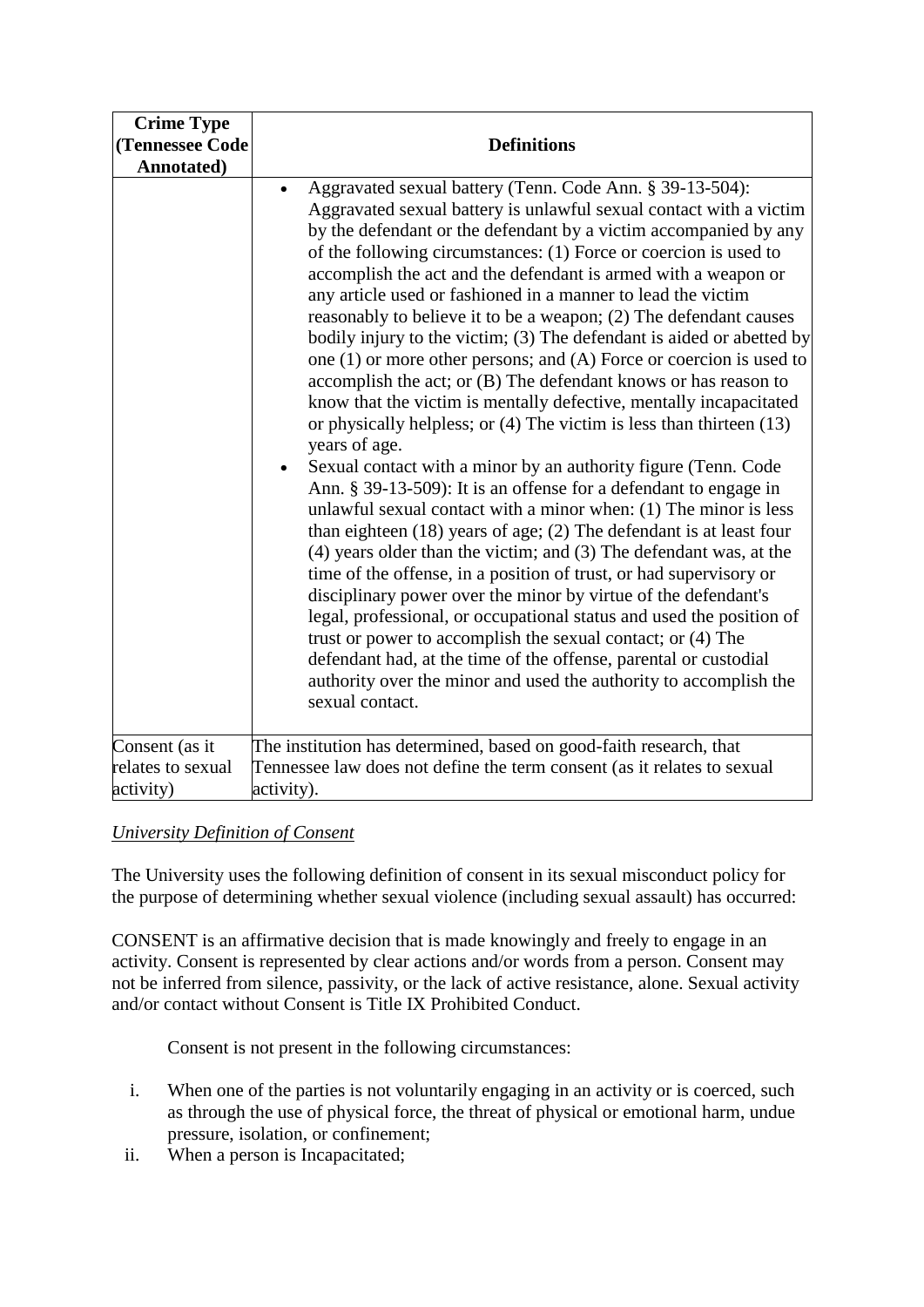- iii. When a person is sleeping, unconscious or otherwise unable to communicate an unwillingness to engage in an activity; or
- iv. When a person lacks the ability to make or understand the decision because they suffer from a mental disease or condition that renders them incapable of appraising the nature of the activity.

A current or previous dating or intimate relationship, standing alone, is not sufficient to constitute Consent. Consent to one form of sexual activity does not imply consent to other forms of sexual activity.

Consent may be withdrawn at any time. Once withdrawn, sexual activity must immediately cease.

The perspective of a Reasonable Person will be the basis for determining whether a Respondent knew, or reasonably should have known, whether a Complainant was able to freely give Consent and whether Consent was given.

# **Be advised that under this Policy, being Incapacitated or merely intoxicated or otherwise under the influence does not diminish one's responsibility to obtain Consent, and it will not be an excuse for Title IX Prohibited Conduct**

# *Risk Reduction*

The victim is not to blame for criminal behavior. The following are offered only as potential strategies to reduce one's risk of harm:

- Be aware of your surroundings. Knowing where you are and who is around you may help you to find a way to get out of a bad situation.
- Try to avoid dark or isolated areas. It is more difficult to get help if no one is around.
- Familiarize yourself with the emergency phone locations around campus.
- Walk with confidence and purpose. Even if you don't know where you are going, act like you do.
- Walk and jog in groups.
- Trust your instincts. If a situation or location feels unsafe or uncomfortable, it probably isn't the best place to be.
- Know that you do not have to stop to talk to strangers.
- If you are being followed, go to the nearest area of safety.
- Try not to load yourself down with packages or bags, as this can make you appear more vulnerable.
- Make sure your cell phone is with you and charged and that you have cab money.
- Don't allow yourself to be isolated with someone you don't trust or someone you don't know.
- Avoid using music headphones in both ears so that you can be more aware of your surroundings, especially if you are walking alone.
- When you attend social gatherings, go with a group of friends. Arrive together, check in with each other throughout the evening, and leave together. Knowing where you are and who is around you may help you to find a way out of a bad situation.
- If you can't find traveling companions, use the escort service on campus, no matter how short the distance, and advise a friend or roommate of your destination and when you plan to return.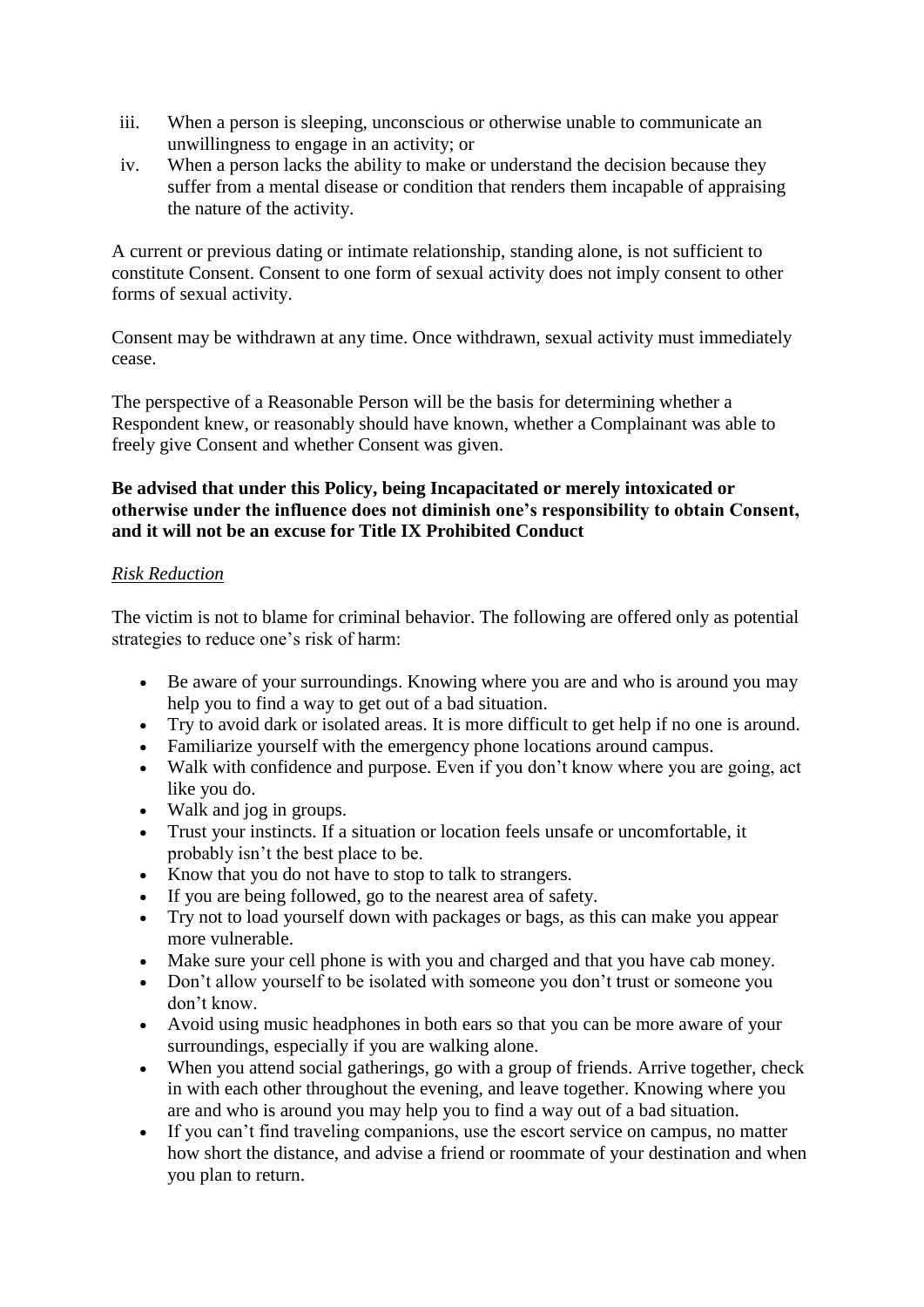- Trust your instincts. If you feel unsafe in any situation, go with your gut. If you see something suspicious, contact law enforcement immediately (local authorities can be reached by calling 911 in most areas of the U.S.).
- Don't leave your drink unattended while talking, dancing, using the restroom, or making a phone call. If you've left your drink alone, just get a new one.
- Don't accept drinks from people you don't know or trust. If you choose to accept a drink, go with the person to the bar to order it, watch it being poured, and carry it yourself.
- At parties, don't drink from the punch bowls or other large, common open containers.
- Watch out for your friends, and vice versa. If a friend seems out of it, is way too intoxicated for the amount of alcohol they've had, or is acting out of character, get him or her to a safe place immediately.
- If you suspect you or a friend has been drugged, contact law enforcement or medical assistance immediately (local authorities can be reached by calling 911 in most areas of the U.S.). Be explicit with doctors so they can give you the correct tests (you will need a urine test and possibly others).
- Have a code word to use with your friends or family, so that if you don't feel comfortable you can call them and communicate your discomfort without the person you are with knowing. Your friends or family can then come to get you or make up an excuse for you to leave.
- If you and/or the other person have been drinking, you can say that you would rather wait until you both have your full judgment before doing anything you may regret later.
- Be true to yourself. You should not feel obligated to do anything that you do not want to do. "I don't want to" is always a good enough reason. Only do what feels right to you and what you are comfortable with.

It is also important to be aware of the warning signs of an abusive person. Some examples include: past abuse; threats of violence or abuse; breaking objects; using force during an argument; jealousy; controlling behavior; quick involvement; unrealistic expectations; isolation; blames others for problems; hypersensitivity; cruelty to animals or children; "playful" use of force during sex; Jekyll-and-Hyde personality.

# *Bystander Intervention*

In addition to reporting incidents to appropriate authorities, below are some ways in which individuals can take safe and positive steps to prevent harm and intervene when there is a risk of dating violence, domestic violence, sexual assault, or stalking against another person.

- Watching out for friends, employees, colleagues, and students, and when observing a situation that could be high-risk or seeing a person who may need assistance, asking if they are okay.
- Speaking up and voicing disagreement when overhearing someone's plans to take sexual advantage of another person.
- Being a sympathetic listener if someone discloses that they have experienced any form of intimate partner violence, advising them if you have reporting obligations required by law and/or university policy, and helping to connect them with support resources.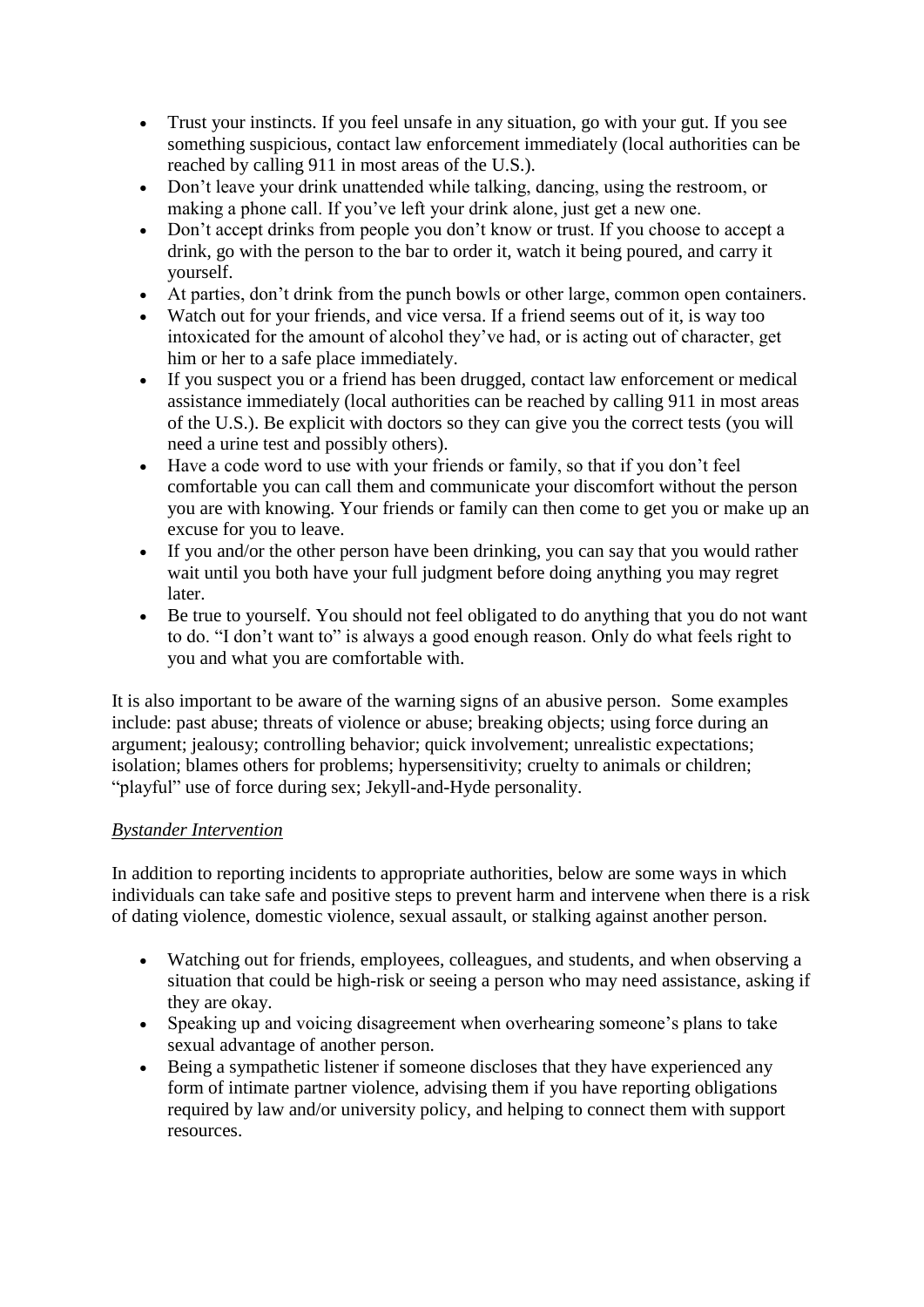- If it seems safe, considering confronting a person directly when they are observed attempting to isolate another person who is intoxicated or may be resisting romantic or sexual advances.
- If you are not comfortable directly confronting a person, distraction techniques may be effective to interrupt the flow of potential violence. Once the bystander identifies a high risk situation, he or she acts to distract either party.
- When a bystander doesn't feel safe to approach the situation alone, she or he can involve others.

# *Other Information Covered by the PPAP*

The PPAP also provides information on possible sanctions and protective measures that may be imposed following a determination that an offense of dating violence, domestic violence, sexual assault, or stalking has occurred, an explanation of the disciplinary procedures that will be followed when one of these offenses is alleged, the rights of the parties in such a proceeding, available resources, and other pertinent information. Much of this information is set forth in the upcoming sections of this security report.

# **Ongoing Prevention and Awareness Campaign:**

The University also conducts an Ongoing Prevention and Awareness Campaign (OPAC) aimed at all students and employees. This campaign covers the same material as provided in the PPAP, but is intended to increase the understanding of students and employees on these topics and to improve their skills for addressing the offenses of dating violence, domestic violence, sexual assault and stalking.

# **PPAP and OPAC Programming Methods:**

The PPAP and OPAC are carried out in a variety of ways, using a range of strategies, and, as appropriate, targeting specific audiences throughout the University. Methods include, but are not limited to: presentations, online training modules, distribution of written materials, periodic email blasts, and guest speakers. A summary of this programming is provided below.

- New students receive education on the prevention of dating violence, domestic violence, sexual assault, and stalking through a presentation by the Campus Safety Department during orientation. All new employees are required to complete an online training module on these topics upon hire and are required to retake the online training each year.
- As part of its ongoing campaign, the University uses a variety of strategies, such as in-person presentations by sexual assault organizations, emails blasts with pertinent information, portal announcements, etc. While programming occurs throughout the year, the University also offers educational sessions and literature in coordination with nationally recognized observances such as Sexual Assault Awareness Month and Campus Safety Awareness Month.

# **Procedures to Follow if You are a Victim of Dating Violence, Domestic Violence, Sexual Assault, or Stalking:**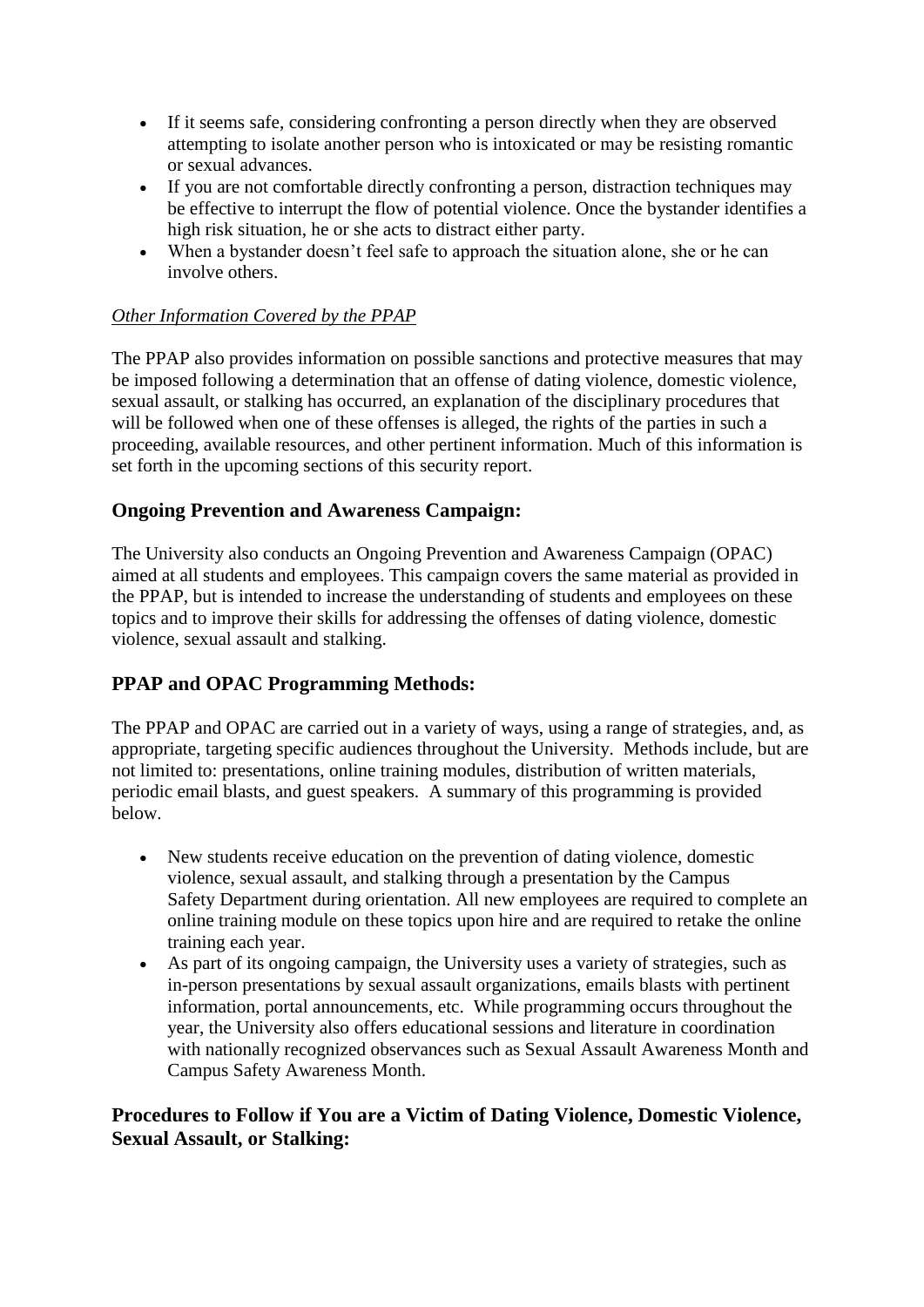Any member of the Fisk University community who has experienced sexual misconduct may seek immediate and/or ongoing assistance from one or more of the following resources. Many of the resources listed will provide assistance whether or not the victim chooses to make a report to Title IX or law enforcement, or to participate in an investigation.

#### **Confidential**

Fisk University Counseling Center – (615) 329-8861 Spiritual Life – Reverend Jason Curry – (615) 329-8582

#### **Non-Confidential**

Fisk University Campus Safety Department – (615) 329-8777 Title IX Coordinator – (615) 329-8777, or (615) 438-4942 Metro Nashville Police Department – (615) 862-8600, or Emergency 911 Any Responsible Employee

#### **Resources in the Community**

Sexual Assault Center Hotline • 1-800-879-1999 YWCA Crisis and Information Line • 615-242-1199 Saint Thomas Midtown Hospital Emergency Department • 615-284-5555 Nashville General Hospital at Meharry Emergency Department • 615-341-4000 TriStar Centennial Medical Center Emergency Department • 615-342-1000

Victims will be notified in writing of the procedures to follow, including:

- 1. To whom and how the alleged offense should be reported (contact the Title IX Coordinator or refer to the other resources listed in this report).
- 2. The importance of preserving evidence that may be necessary to prove the offense in a criminal proceeding or disciplinary action or to obtain a protective order.
- 3. The victim's options regarding notification to law enforcement, which are: (a) the option to notify either on-campus or local police; (b) the option to be assisted by campus security authorities in notifying law enforcement if the victim so chooses (the institution is obligated to comply with such a request if it is made); and (c) the option to decline to notify such authorities.
- 4. Where applicable, the rights of victims and the institution's responsibilities regarding orders of protection, no-contact orders, restraining orders, or similar lawful orders issued by a criminal, civil, or tribal court.

#### *Preservation of Evidence & Forensic Examinations*

Victims of physical assault are advised to not remove clothing items worn during or following an assault, as they frequently contain valuable fiber, hair, and fluid evidence. Don't bathe or wash, or otherwise clean the environment in which the assault occurred. You can obtain a forensic examination at Nashville General Hospital: 1818 Albion St, Nashville, TN 37208 Sexual Assault Center: 101 French Landing Dr, Nashville, TN 37228.

Completing a forensic examination does not require you to file a police report, but having a forensic examination will help preserve evidence in case you decide at a later date to file a police report.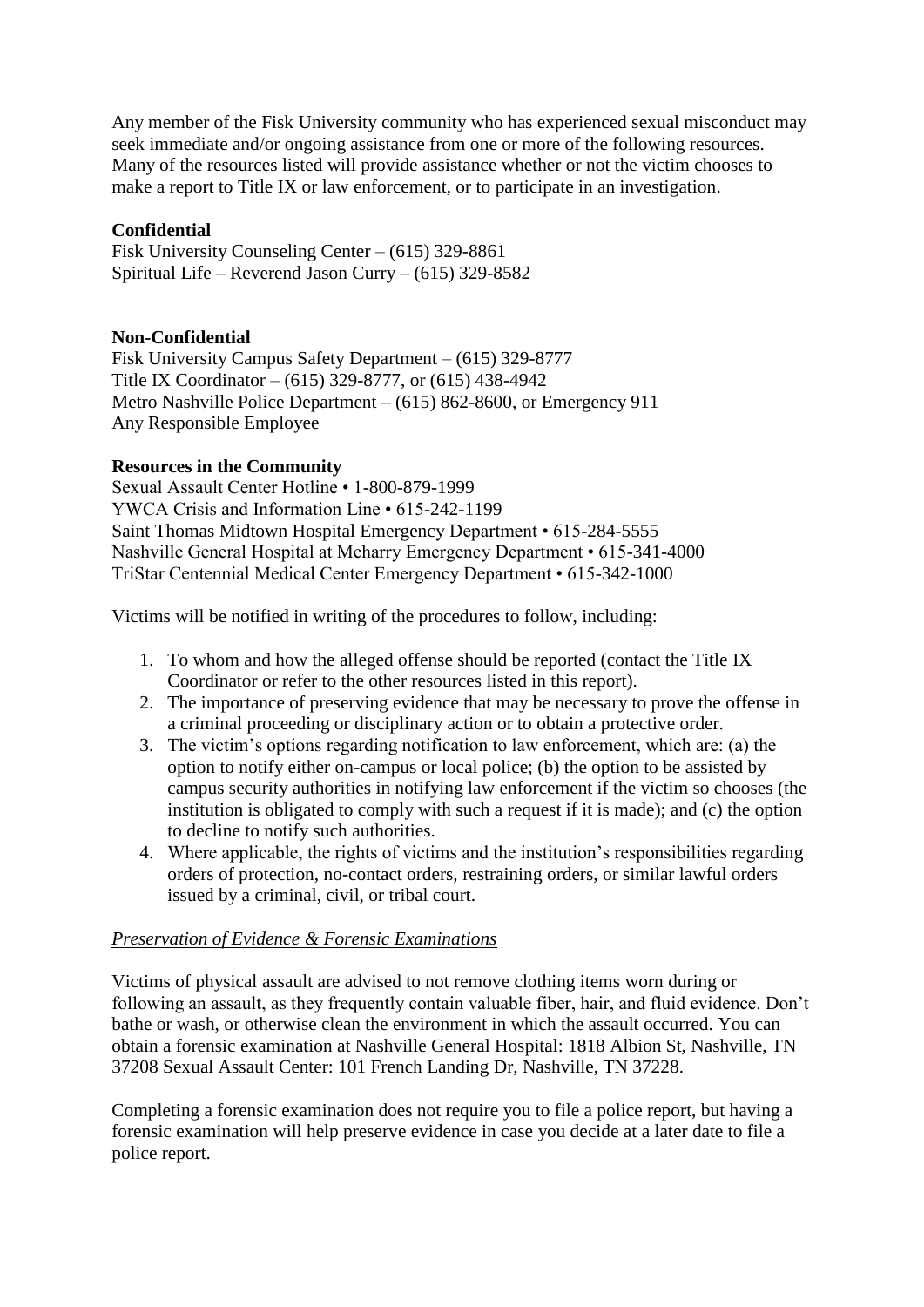Victims are also advised to retain evidence in electronic formats (e.g., text messages, emails, photos, social media posts, screenshots, etc.). Such evidence is valuable in all situations, and it may be the only type of evidence available in instances of stalking.

# *Security/Law Enforcement & How to Make a Police Report*

- Fisk University Campus Safety: 615-329-8777
- Metro Nashville Police Department North Precinct: 615-862-8600 or 911. 2231 26th Ave North, Nashville, TN 37208
- To make a police report, a victim should contact the local police agency listed above either by phone or in-person. The victim should provide as much information as possible, including name, address, and when and what occurred, to the best of the victim's ability.

# *Information about Legal Protection Orders*

Fisk will implement appropriate interim measures on its own initiative or in response to a request from a complainant or respondent. The university is obligated to comply with a student's reasonable request for a living and/or academic change following an alleged sex offence. Interim measures are intended to provide temporary support and relief to the parties involved in or affected by sexual misconduct. Such measures will remain in effect as long as necessary, depending on the relevant facts and circumstances. The university will maintain as confidential any accommodations or protective measures provided, to the extent that maintaining such confidentiality would not impair the ability of the institution to provide the accommodations or protective measures.

Requests for interim measures may be made to the Title IX Coordinator or the Office of Student Engagement. Parties may request interim measures even in cases where an investigation is not undertaken or either party has declined to participate in the university proceeding or the criminal process. In all instances, the Title IX coordinator will be apprised of the measure(s) provided.

Interim measures may include, but are not limited to:

- A "No Contact" order prohibiting either, or both of, the Complainant and/or the Respondent from having contact with any other person(s) or each other.
- A transfer of the Complainant or the Respondent to another classroom setting or living arrangement, including without limitation moving to another residence and/or distance learning.
- Place an employee or a member of the faculty on administrative leave. In such cases, the Office of Student Engagement and the Title IX Coordinator shall: (i) if it is an employee, consult with the Director of Human of Resources and the employee's unit head; and (2) if it is a member of the Faculty consult with the Provost and the Director of Human Resources.

Student, faculty, or staff complainants also may seek orders of protection, restraining orders, or other similar orders issued by a court of law and may be assisted in doing so by Campus Safety or MNPD.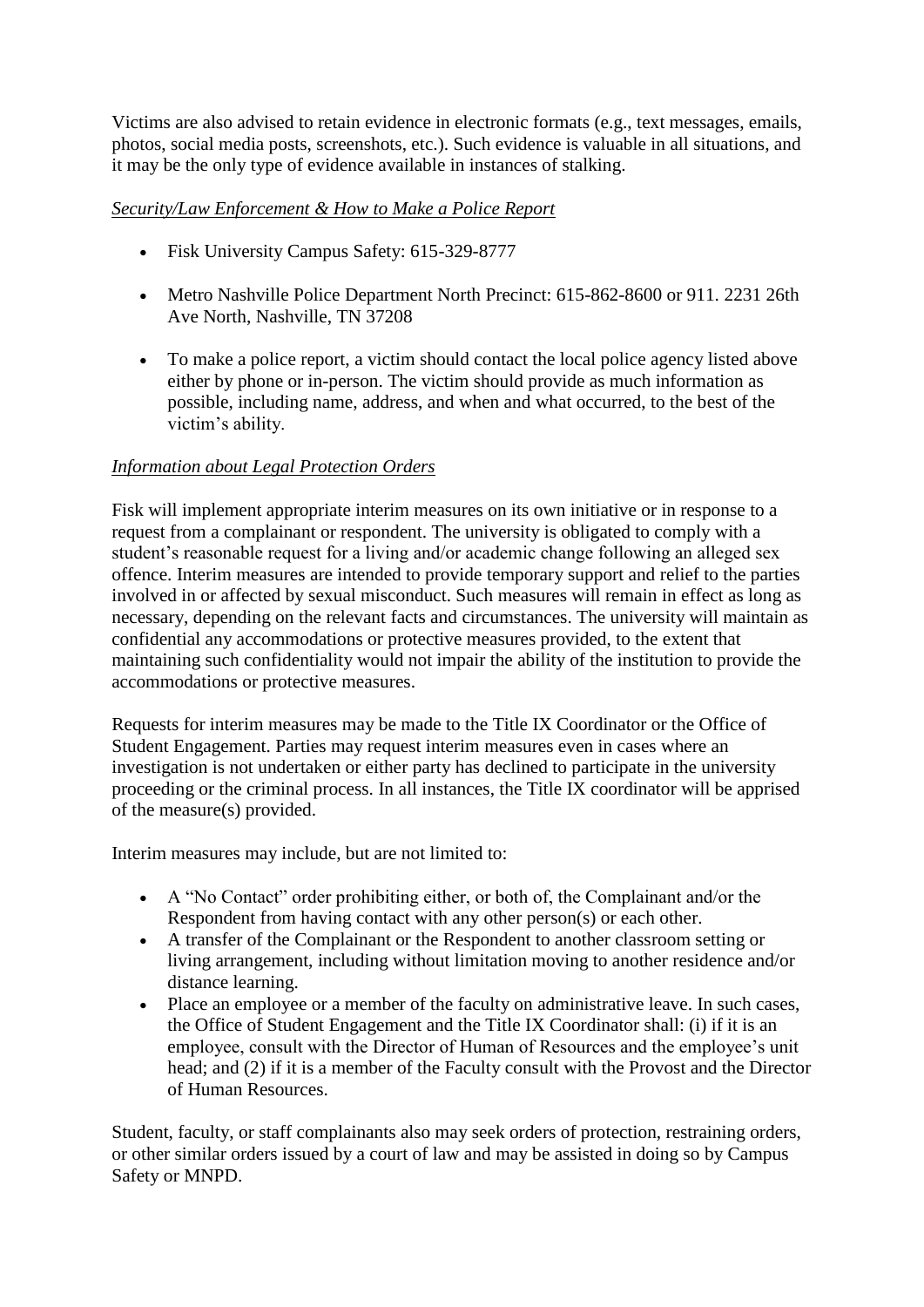When a protection order is granted, it is enforceable statewide. If you have obtained a protection order and need it to be enforced in your area, you should contact the local police department.

The institution will also enforce any temporary restraining order or other no contact order against the alleged perpetrator from a criminal, civil, or tribal court. Any student or employee who has a protection order or no contact order should notify the Title IX Coordinator and provide a copy of the restraining order so that it may be kept on file with the institution and can be enforced on campus, if necessary. Upon learning of any orders, the institution will take all reasonable and legal action to implement the order.

The institution does not issue legal orders of protection. However, as a matter of institutional policy, the institution may impose a no-contact order between individuals in appropriate circumstances. The institution may also issue a "no trespass warning" if information available leads to a reasonable conclusion that an individual is likely to cause harm to any member of the campus community. A person found to be in violation of a No Trespass Warning may be arrested and criminally charged.

# **Available Victim Services:**

Victims will be provided written notification about existing counseling, health, mental health, victim advocacy, legal assistance, visa and immigration assistance, student financial aid, and other services available to them, both within the University and in the surrounding community. Those services include:

#### *University Resources*

- Fisk University Counseling Center 615-329-8861
- Student Financial Aid Sometimes a victim of a crime may feel the need to take a leave of absence from school. If a student is considering a leave of absence based on the circumstances of a complaint, he/she should understand there may be financial aid implications in taking such leave. This should be discussed with financial aid personnel, and the Title IX Coordinator can assist in facilitating this conversation if desired. The University's financial aid website can be found at: https://www.fisk.edu/financial-aid

#### *State/Local Resources*

- Saint Thomas Midtown Hospital Emergency Department 615-284-5555
- Nashville General Hospital at Meharry Emergency Department 615-341-4000
- TriStar Centennial Medical Center Emergency Department 615-342-1000
- Sexual Assault Center Hotline 1-800-879-1999
- YWCA Crisis and Information Line 615-242-1199
- Legal Aid Society of Middle Tennessee and the Cumberlands 1-800-238-1443

#### *National Resources*

- National Domestic Violence Hotline: 1-800-799-7233
- National Sexual Assault Hotline: 1-800-656-4673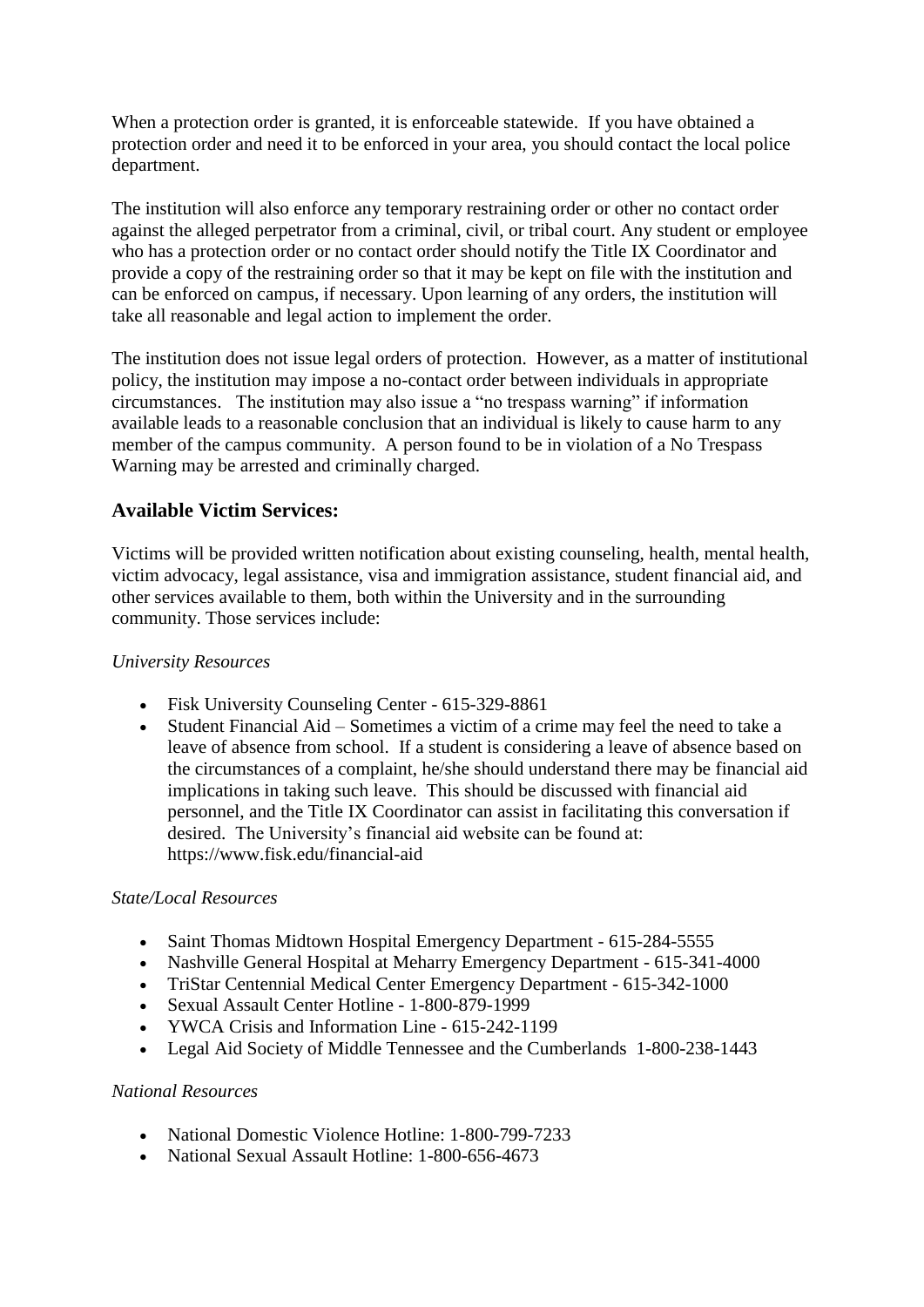- Rape, Abuse and Incest National Network (RAINN): <https://www.rainn.org/>
- US Dept. of Justice Office on Violence Against Women: <https://www.justice.gov/ovw>
- National Coalition Against Domestic Violence: <http://www.ncadv.org/>
- National Sexual Violence Resource Center: <http://www.nsvrc.org/>
- U.S. Citizenship and Immigration Services: <https://www.uscis.gov/>
- Immigration Advocates Network: <https://www.immigrationadvocates.org/>

# **Accommodations and Protective Measures:**

The University will provide written notification to victims about options for, and available assistance in, changing academic, living, transportation, and working situations or protective measures. If victims request these accommodations or protective measures and they are reasonably available the University is obligated to provide them, regardless of whether the victim chooses to report the crime to campus security or local law enforcement.

Requests for accommodations or protective measures should be made to the Title IX Coordinator at 615-438-4942, and the Title IX Coordinator is responsible for deciding what, if any, accommodations or protective measures will be implemented.

Fisk will implement appropriate interim measures on its own initiative or in response to a request from a complainant or respondent. The university is obligated to comply with a student's reasonable request for a living and/or academic change following an alleged sex offence. Interim measures are intended to provide temporary support and relief to the parties involved in or affected by sexual misconduct. Such measures will remain in effect as long as necessary, depending on the relevant facts and circumstances. The university will maintain as confidential any accommodations or protective measures provided, to the extent that maintaining such confidentiality would not impair the ability of the institution to provide the accommodations or protective measures.

Requests for interim measures may be made to the Title IX Coordinator or the Office of Student Engagement. Parties may request interim measures even in cases where an investigation is not undertaken or either party has declined to participate in the university proceeding or the criminal process. In all instances, the Title IX coordinator will be apprised of the measure(s) provided.

Interim measures may include, but are not limited to:

- A "No Contact" order prohibiting either, or both of, the Complainant and/or the Respondent from having contact with any other person(s) or each other.
- A transfer of the Complainant or the Respondent to another classroom setting or living arrangement, including without limitation moving to another residence and/or distance learning.
- Place an employee or a member of the faculty on administrative leave. In such cases, the Office of Student Engagement and the Title IX Coordinator shall: (i) if it is an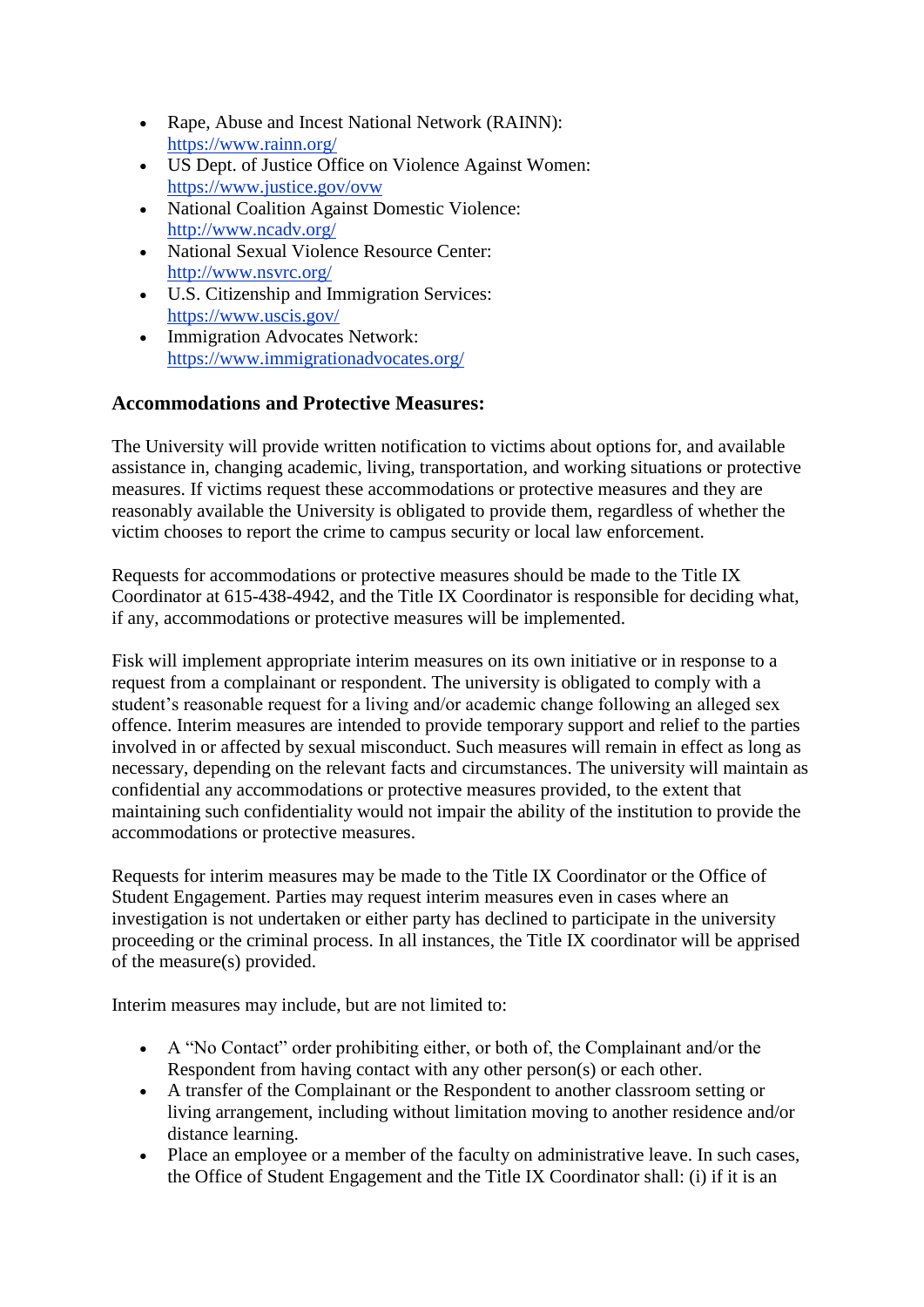employee, consult with the Director of Human of Resources and the employee's unit head; and (2) if it is a member of the Faculty consult with the Provost and the Director of Human Resources.

Student, faculty, or staff complainants also may seek orders of protection, restraining orders, or other similar orders issued by a court of law and may be assisted in doing so by Campus Safety or MNPD.

When determining the reasonableness of such a request, the University may consider, among other factors, the following:

- The specific need expressed by the complainant.
- The age of the students involved.
- The severity or pervasiveness of the allegations
- Any continuing effects on the complainant
- Whether the complainant and alleged perpetrator share the same class or job location.
- Whether other judicial measures have been taken to protect the complainant (e.g., civil protection orders).

The University will maintain as confidential any accommodations or protective measures provided a victim to the extent that maintaining confidentiality would not impair the University's ability to provide them. However, there may be times when certain information must be disclosed to a third party in order to implement the accommodation or protective measure. Such decisions will be made by the University in light of the surrounding circumstances, and disclosures of this nature will be limited so that only the information necessary to implement the accommodation or protective measure is provided. In the event it is necessary to disclose information about a victim in order to provide an accommodation or protective order, the University will inform the victim of that necessity prior to the disclosure, including which information will be shared, with whom it will be shared and why.

# **Procedures for Disciplinary Action:**

A Complainant has the option to file a Formal Complaint against a Respondent alleging Title IX Prohibited Conduct and requesting that the University investigate those allegations. In rare cases, the Title IX Coordinator, in their sole discretion, may also decide to file a Formal Complaint of Title IX Prohibited Conduct where the Complainant chooses not to do so if the failure to file a Formal Complaint would constitute deliberate indifference to possible Title IX Prohibited Conduct in the Title IX Coordinator's judgment or if the allegations, if true, would have a negative impact on campus safety and/or security.

To become effective, an Eligible Complainant (or the Title IX Coordinator) must sign and submit a Formal Complaint. These Title IX Student Procedures can only be initiated if a Formal Complaint is signed and submitted by an Eligible Complainant or the Title IX Coordinator.

When the Title IX Coordinator receives a Formal Complaint of Title IX Prohibited Conduct, they will evaluate the allegations to determine whether they the definition of Title IX Prohibited Conduct and the Complainant meets the definition of an Eligible Complainant under the Title IX Policy. If the Title IX Coordinator determines that the conduct, if true,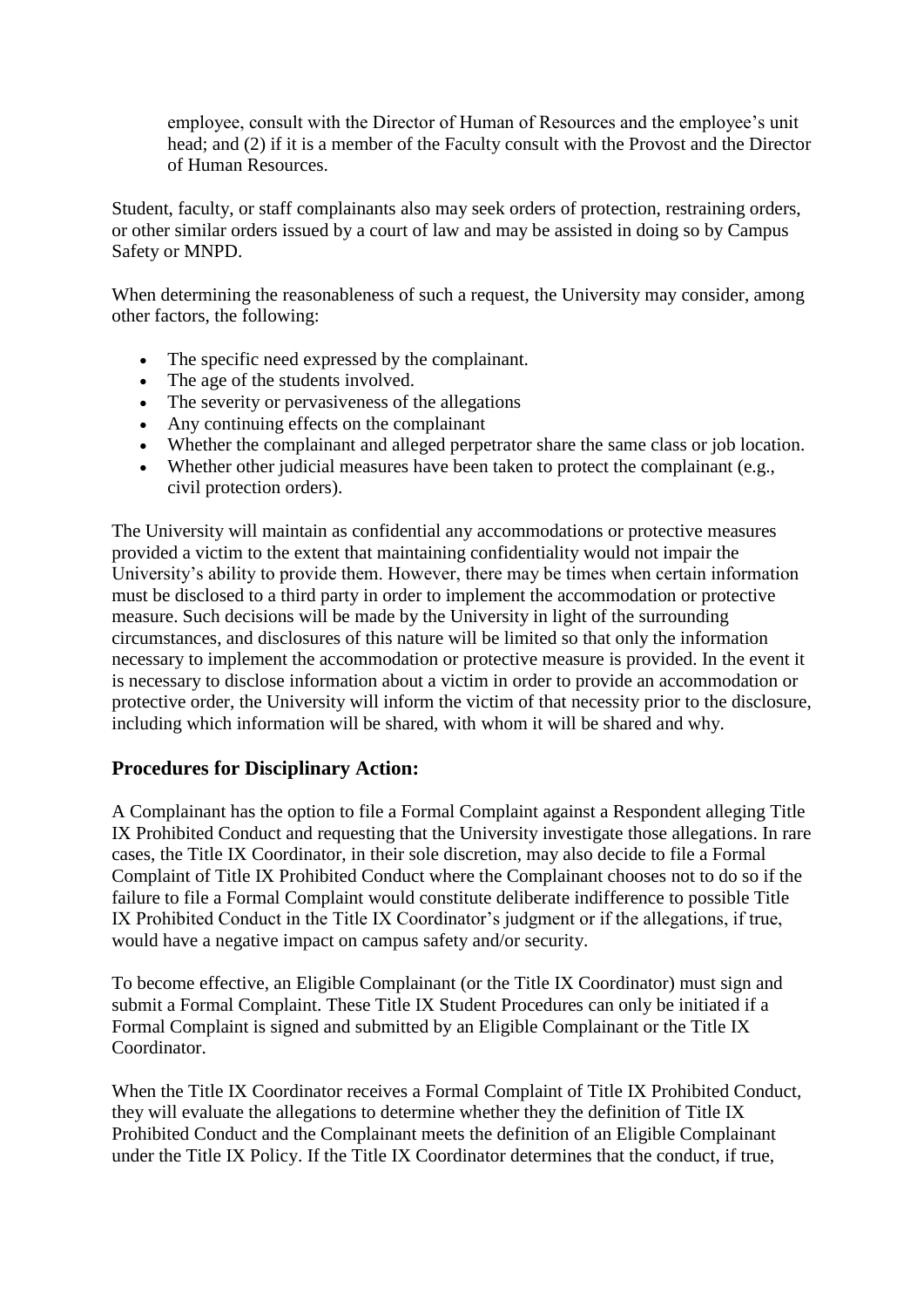constitutes Title IX Prohibited Conduct under the Title IX Policy, they shall proceed to address the matter pursuant to these TIX Student Procedures.

If the Title IX Coordinator investigates the matter and determines that the conduct is not Title IX Prohibited Conduct or the Complaint is not an Eligible Complainant, they may dismiss the Formal Complaint for Title IX purposes and instead may pursue the matter under another University policy, code of conduct or rule.

Once a Formal Complaint is signed and submitted, the Complainant and Respondent will receive a written Notice of allegations; the Notice will contain the following information:

- A summary of these Procedures;
- A statement that the Respondent is presumed not responsible for the alleged Title IX Prohibited Conduct and a statement that any determination regarding responsibility is made only at the conclusion of the Formal TIX Student Procedures;
- Notice that each party may have an advisor of their choice who may be, but is not required to be, an attorney, and who may inspect and review evidence;
- Information regarding the availability of support and assistance through University resources and the opportunity to meet with the Title IX Coordinator (or their designee) in person to discuss resources, rights, and options;
- Notice of the University's prohibition of Retaliation against the Complainant, the Respondent, witnesses and any other Reporting Party; that the University will respond promptly when Retaliation is reported; and how to report acts of Retaliation; and
- Notice that the University prohibits knowingly making false statements and knowingly submitting false information during any Title IX process, including these TIX Student Procedures.

If, during the course of an investigation, the Title IX Coordinator decides to investigate additional allegations about the Complainant or Respondent relating to the same facts or circumstances but not included in the earlier written notice, the Coordinator will provide an amended Notice of Allegations to the parties. The University may, in its sole discretion, dismiss a Formal Complaint at any time during these Procedures if:

- The Complainant notifies the Title IX Coordinator in writing that the Complainant would like to withdraw the Formal Complaint or any allegations therein;
- The Respondent is not, or is no longer, enrolled or employed by the University;
- Specific circumstances prevent the University from gathering evidence sufficient to reach a determination as to whether the reported conduct is subject to the Title IX Policy. If the Title IX Coordinator determines that a Formal Complaint of Title IX Prohibited Conduct should be dismissed for any of these reasons, either party may appeal that decision as explained below.

Allegations of domestic violence, dating violence, sexual assault or stalking will be processed through the institution's Sexual Misconduct Policy and the related complaint resolution procedures. The procedures are utilized whenever or wherever a complaint is made, regardless of the status of the complainant and the respondent.

An electronic form available at <https://www.fisk.edu/about/title-ix/report-a-crime> can also be used to file a report.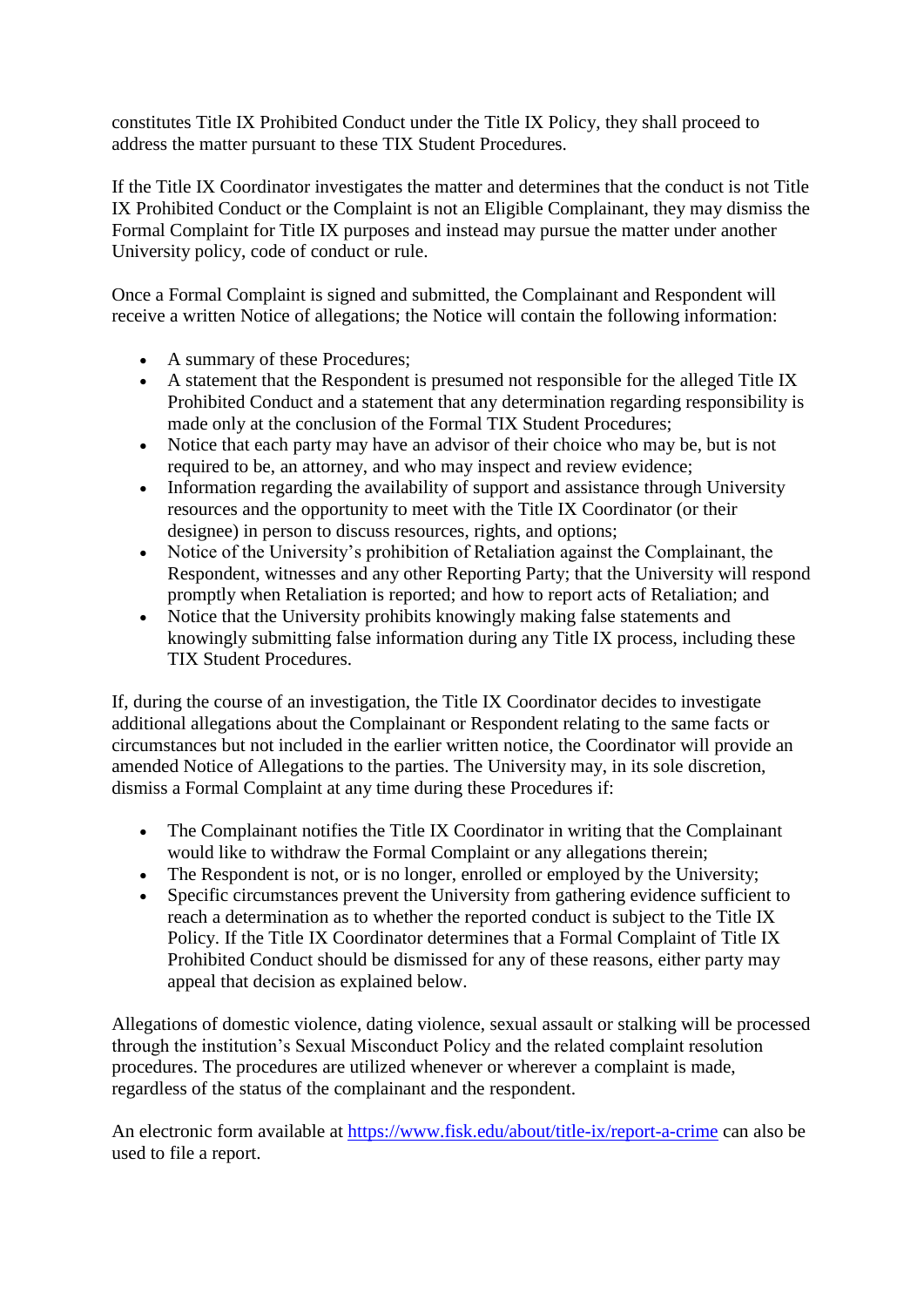Alternative Resolution is an informal resolution process that usually does not include an investigation or hearing under the Formal TIX Student Procedures (the "Alternative Resolution Process"). Remedies available through the Alternative Resolution Process may include appropriate and reasonable educational, restorative, and accountability-focused measures as agreed to by the parties and approved by the Title IX Coordinator. A Formal Complaint is necessary to utilize the Alternative Resolution Process, but the Alternative Resolution Process is only available if both the Complainant and Respondent provide specific written confirmation to the Title IX Coordinator of their desire to utilize this informal process.

Alternative Resolution is typically a spectrum of facilitated, or structured, and adaptable processes between the Complainant, the Respondent, and/or other affected community members that seeks to identify and meet the needs of the Complainant while providing an opportunity for the Respondent to acknowledge harm and seek to repair the harm (to the extent possible) experienced by the Complainant and/or the University community. Examples of the types of remedies available through the Alternative Resolution Process are described in the Title IX Policy.

The Alternative Resolution Process is not available in cases involving a Student Complainant and Employee Respondent.

The Title IX Office reserves the right to determine whether Alternative Resolution is appropriate in a specific case. Before the Title IX Office commences the Alternative Resolution process, both parties must provide informed consent in writing. In addition, where both parties and the University determine that Alternative Resolution is worth exploring, the University will provide the parties with a written notice disclosing:

- the Formal Complaint the requirements of the Alternative Resolution Process, including the circumstances that may preclude resuming Formal TIX Student Procedures;
- the parties' right to withdraw from the process prior to a resolution being reached; and
- any consequences resulting from participating or withdrawing from the process, including the records that may be maintained by the University.

At any time prior to reaching a resolution, either party may withdraw from the Alternative Resolution Process and proceed with the formal grievance process for resolving the Formal Complaint.

Once an Alternative Resolution is agreed to by all parties, the resolution is binding and the parties are precluded from resuming or starting Formal TIX Student Procedures related to that Formal Complaint (they are not precluded from filing complaints regarding possible Title IX Prohibited Conduct that occurs after the conduct reported in the Formal Complaint). Fisk will enforce the terms of an Alternative Resolution agreement.

# **Rights of the Parties in an Institutional Proceeding:**

During the course of the process described in the previous section, both the accuser and the individual accused of the offense are entitled to: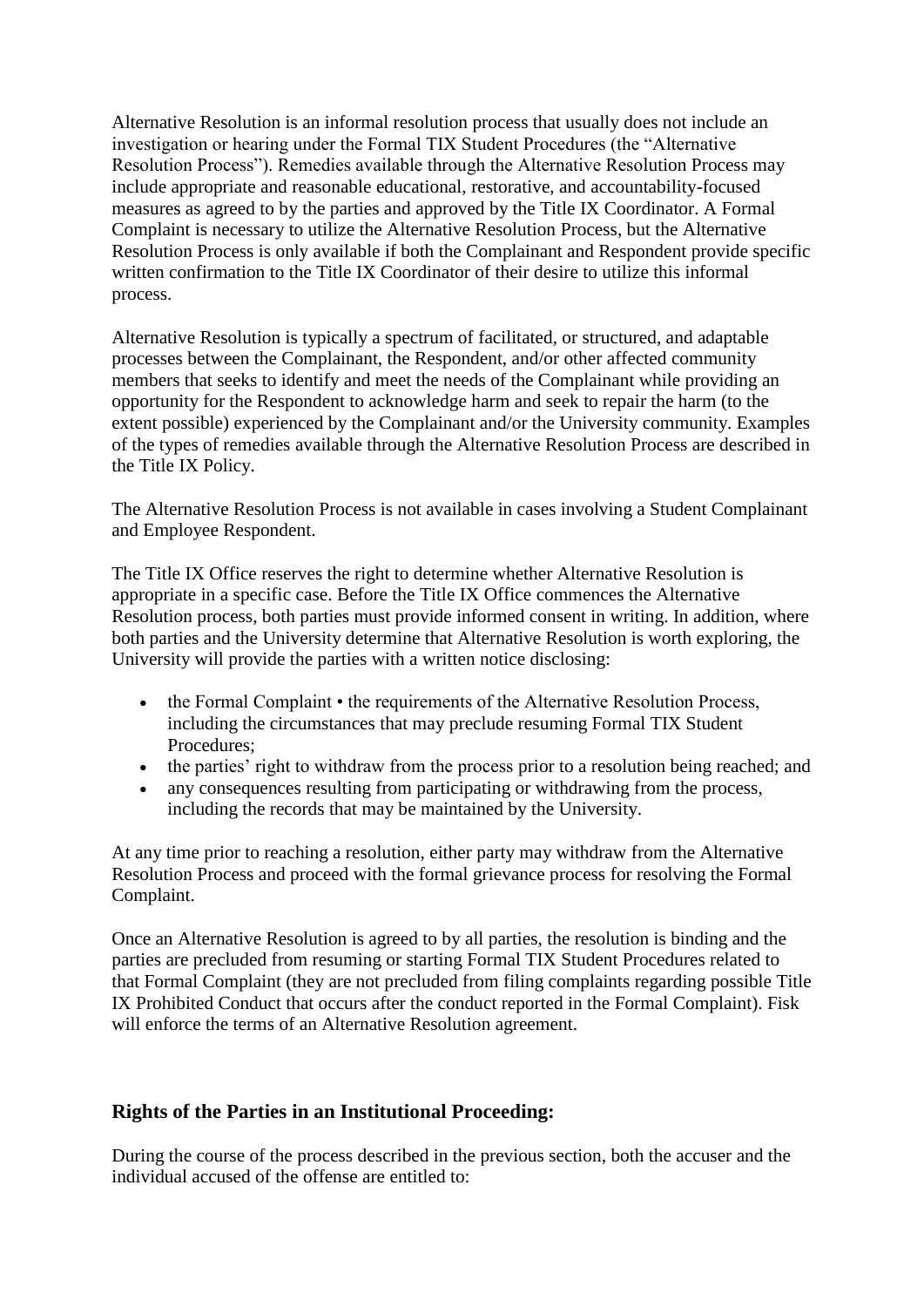- 1. A prompt, fair and impartial process from the initial investigation to the final result.
	- o A prompt, fair and impartial process is one that is:
		- Completed within reasonably prompt timeframes designated by the institution's policy, including a process that allows for the extension of timeframes for good cause, with written notice to the accuser and the accused of the delay and the reason for the delay.
		- Conducted in a manner that:
			- Is consistent with the institution's policies and transparent to the accuser and the accused.
			- Includes timely notice of meetings at which the accuser or accused, or both, may be present; and
			- Provides timely access to the accuser, the accused and appropriate officials to any information that will be used during the informal and formal disciplinary meetings and hearings.
		- Conducted by officials who do not have a conflict of interest or bias for or against the accuser or the accused.
- 2. Proceedings conducted by officials who, at a minimum, receive annual training on the issues related to dating violence, domestic violence, sexual assault, and stalking and on how to conduct an investigation and hearing process that protects the safety of victims and promotes accountability.
	- o

Title IX Hearings will be conducted by officials who receive annual in person training on issues related to dating violence, domestic violence, sexual assault, and stalking and on how to conduct an investigation and hearing process that protects the safety of the victims and promotes accountability. The in person training, conducted by University Legal Counsel, addresses, but is not limited to: relevant evidence and how it should be used during a proceeding; proper techniques for questioning witnesses; basic procedural rules for conducting a proceeding; and avoiding actual and perceived conflicts of interest

- 3. The same opportunities to have others present during any institutional disciplinary proceeding, including the opportunity to be accompanied to any related meeting or proceeding by the advisor of their choice. The institution may not limit the choice of advisor, but may establish limits regarding the extent to which that advisor may participate in the proceeding, as long as those limits apply equally to both parties.
- 4. Have the outcome determined using the preponderance of the evidence standard.
- 5. Simultaneous, written notification of the results of the proceeding, any procedures for either party to appeal the result, any change to the result, and when the result becomes final. For this purpose, "result" means "any initial, interim and final decision by an official or entity authorized to resolve disciplinary matters" and must include the rationale for reaching the result and any sanctions imposed.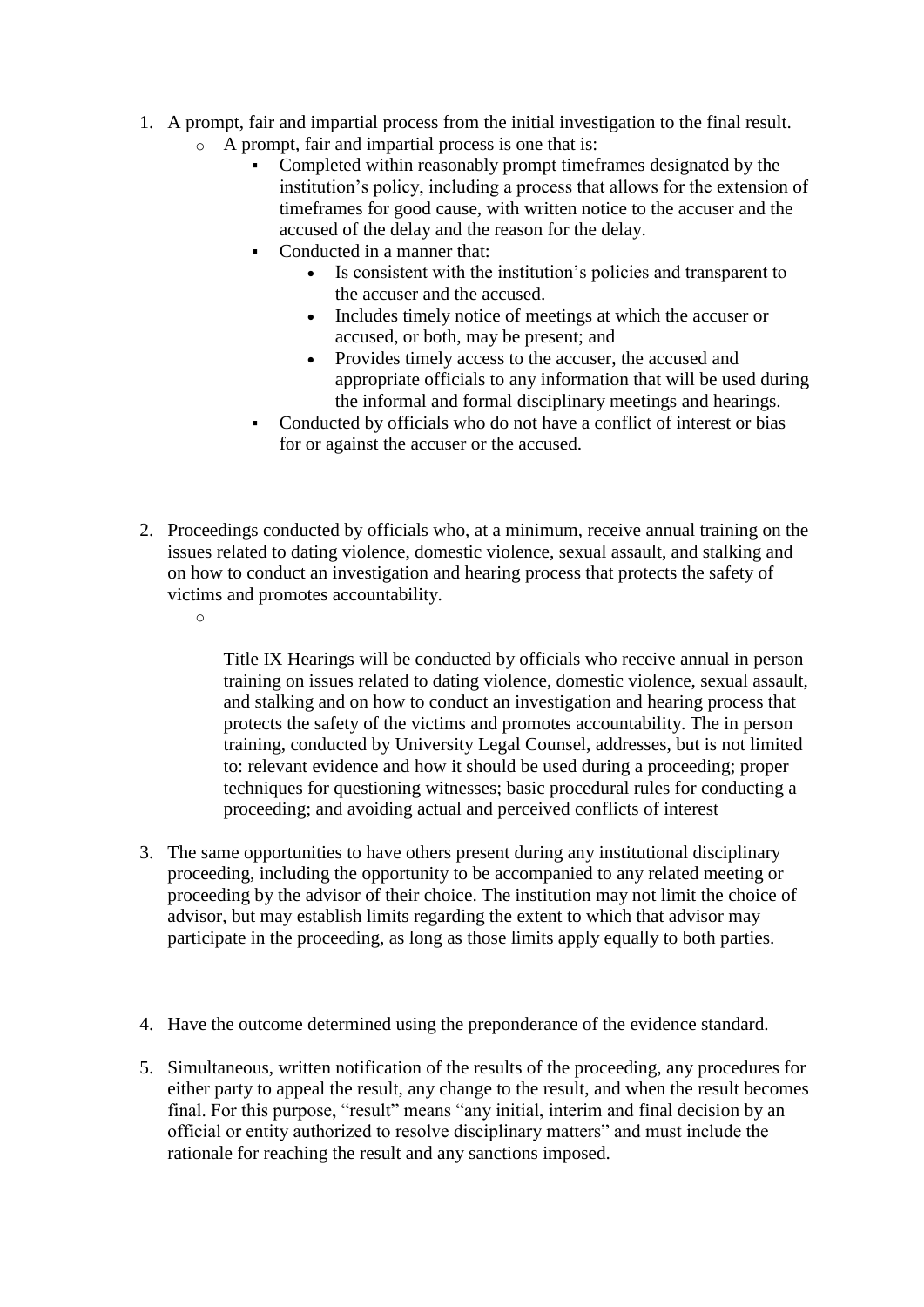# **Possible Sanctions or Protective Measures that the University May Impose for Dating Violence, Domestic Violence, Sexual Assault or Stalking Offenses:**

In the event the Hearing Officer finds the Respondent responsible for a violation of the University's policies, appropriate remedies and sanctions will be determined by the appropriate University official, as described below. Remedies are designed to restore or preserve equal access to the University's Education Program or Activity. Remedies may be disciplinary or punitive.

For Student Respondents, a University representative appointed by the Associate Provost for Student Affairs will determine appropriate remedies and sanctions in consultation with the Title IX Office.

For Employee and Faculty Respondents, the Provost, the Respondent's Dean or Division Chair, the Office of Human Resources, or other Supervisor Designee as determined in the discretion of the University will determine appropriate remedies and sanctions in consultation with the Title IX Office and Human Resources.

Upon a finding of responsibility, the Complainant will be provided with remedies designed to restore access to the University's educational and employment programs and activities.

Sanctions for a finding of responsibility for Student Respondents include: withdrawal of privileges, restitution, mental health/medical assessment/treatment, fine, exclusion, educational projects/initiatives, community service, degree revocation, admonition, formal warning, disciplinary probation, suspension, expulsion, and/or other restrictions on access to Fisk programs and activities. In determining (a) sanction(s), the sanction decision-maker will consider whether the nature of the conduct at issue warrants removal from the University, either permanent (expulsion) or temporary (suspension). Other factors pertinent to the determination of what sanction applies include, but are not limited to, the nature of the conduct at issue, prior disciplinary history of the respondent (shared with the appropriate University official only upon a finding of responsibility for the allegation), previous University response to similar conduct, and University interests (e.g., in providing a safe environment for all).

Sanctions for finding of responsibility for Employee and Faculty Respondents include, but are not limited to, progressive disciplinary action; prohibition from various academic or managerial responsibilities involving the complainant or others; letter of reprimand placed in a respondent's personnel file; restrictions on a respondent's access to Fisk programs or facilities; limitations on merit pay or other salary increases for a specific period; or demotion, suspension, or dismissal/termination from the University, or a recommendation that a separate process required to impose such action be commenced.

Fisk will implement appropriate interim measures on its own initiative or in response to a request from a complainant or respondent. The university is obligated to comply with a student's reasonable request for a living and/or academic change following an alleged sex offence. Interim measures are intended to provide temporary support and relief to the parties involved in or affected by sexual misconduct. Such measures will remain in effect as long as necessary, depending on the relevant facts and circumstances. The university will maintain as confidential any accommodations or protective measures provided, to the extent that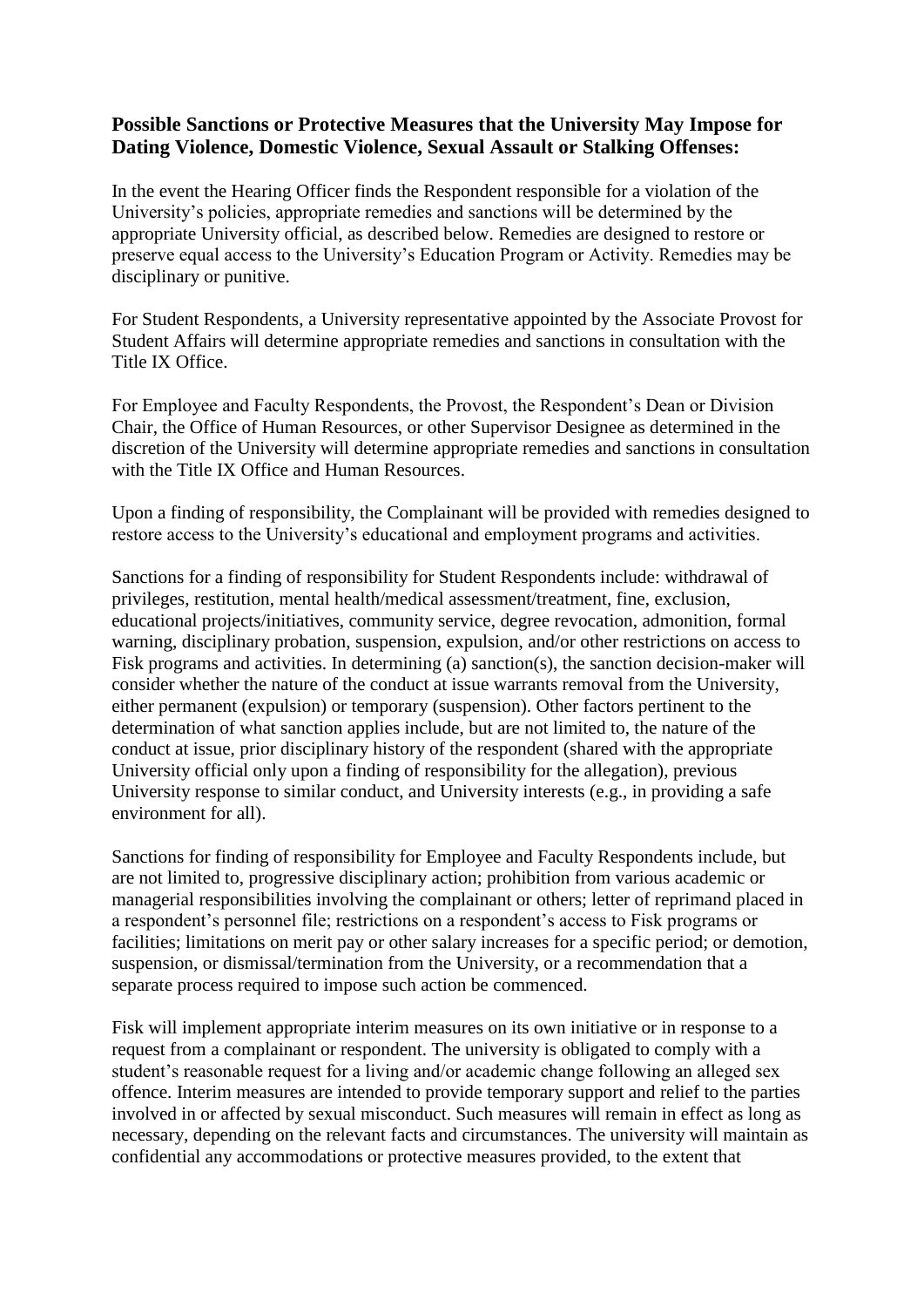maintaining such confidentiality would not impair the ability of the institution to provide the accommodations or protective measures.

Requests for interim measures may be made to the Title IX Coordinator or the Office of Student Engagement. Parties may request interim measures even in cases where an investigation is not undertaken or either party has declined to participate in the university proceeding or the criminal process. In all instances, the Title IX coordinator will be apprised of the measure(s) provided.

Interim measures may include, but are not limited to:

- A "No Contact" order prohibiting either, or both of, the Complainant and/or the Respondent from having contact with any other person(s) or each other.
- A transfer of the Complainant or the Respondent to another classroom setting or living arrangement, including without limitation moving to another residence and/or distance learning.
- Place an employee or a member of the faculty on administrative leave. In such cases, the Office of Student Engagement and the Title IX Coordinator shall: (i) if it is an employee, consult with the Director of Human of Resources and the employee's unit head; and (2) if it is a member of the Faculty consult with the Provost and the Director of Human Resources.

Student, faculty, or staff complainants also may seek orders of protection, restraining orders, or other similar orders issued by a court of law and may be assisted in doing so by Campus Safety or MNPD.

# **Publicly Available Recordkeeping:**

The University will complete any publicly available recordkeeping, including Clery Act reporting and disclosures, without the inclusion of personally identifiable information about victims of dating violence, domestic violence, sexual assault, and stalking who make reports of such to the University to the extent permitted by law.

# **Victims to Receive Written Notification of Rights:**

When a student or employee reports to the University that he or she has been a victim of dating violence, domestic violence, sexual assault, or stalking, whether the offense occurred on or off campus, the University will provide the student or employee a written explanation of his or her rights and options as described in the paragraphs above.

# **Sex Offender Registration Program:**

The Campus Sex Crimes Prevention Act of 2000 requires institutions of higher education to advise members of the campus community where they can obtain information provided by the state concerning registered sex offenders. It also requires sex offenders to notify the state of each institution of higher education in the state at which they are employed or enrolled or carrying on a vocation. The state is then required to notify the University of any such information it receives. Anyone interested in determining whether such persons are on this campus may do so by contacting the Chief of Campus Safety/Mickey West at mwest@fisk.edu/615-329-8680. State registry of sex offender information may be accessed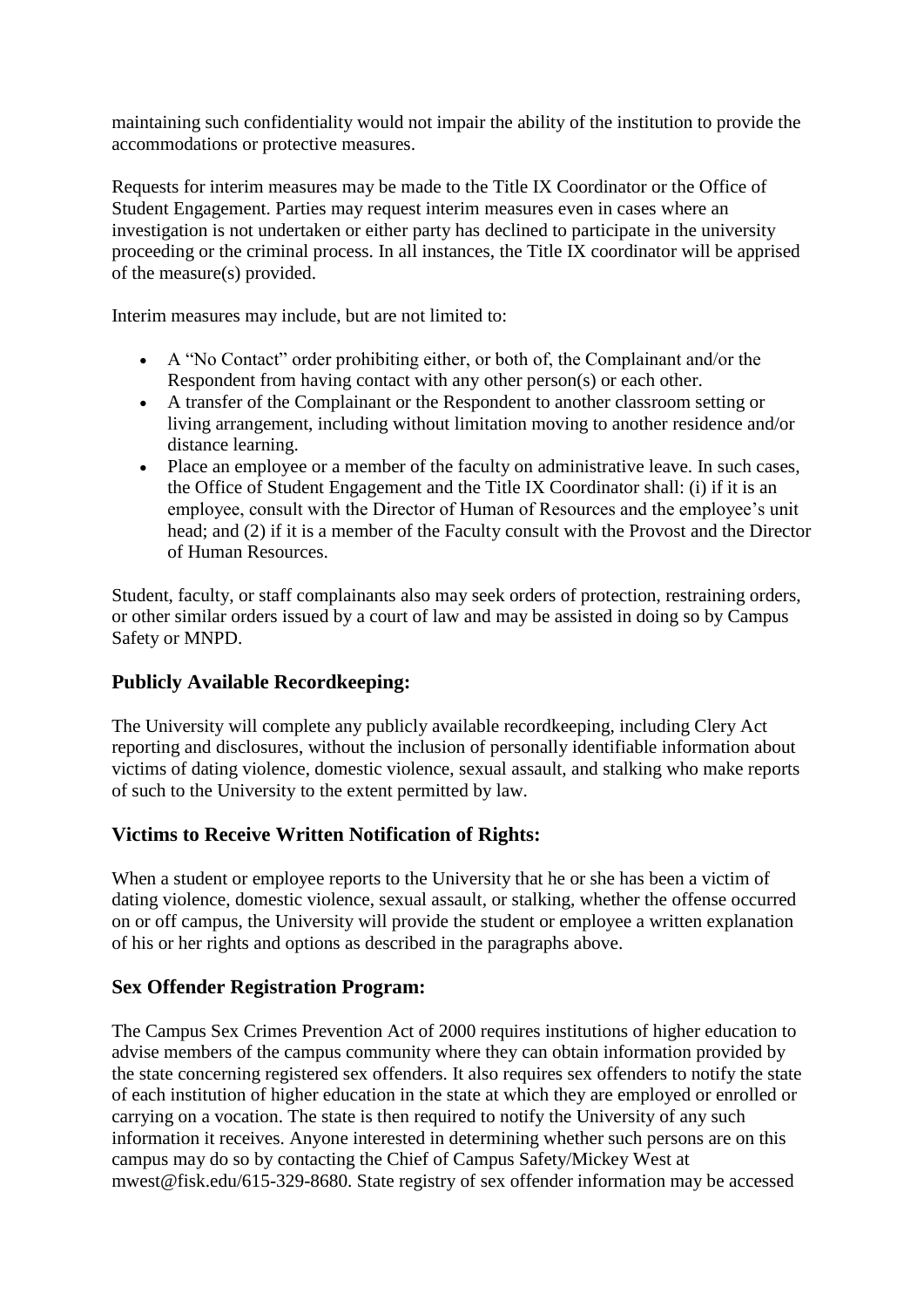at the following link[:http://www.tn.gov/ tbi/section/tennessee-sex-offender-registry](http://www.tn.gov/%20tbi/section/tennessee-sex-offender-registry)

#### **Timely Warnings and Emergency Response**

#### *Timely Warnings*

In the event of criminal activity occurring either on campus or off campus that in the judgment of the Campus Safety Department, Director of Communications, and Office of the President constitutes a serious or continuing threat to members of the campus community, a campus-wide "timely warning" will be issued. Examples of such situations may include a sexual assault or a series of motor vehicle thefts in the area that merit a warning because they present a continuing threat to the campus community. Warnings will be communicated to students and employees via one or more of the methods discussed later in this section. Updates to the warnings will be provided as appropriate.

Anyone with information warranting a timely warning should immediately report the circumstances to:

- Campus Safety Department, 615-329-8777/safety@fisk.edu
- Title IX Coordinator, 615-438-4942/titleixcoordinator@fisk.edu
- $\bullet$  Dean of Students, 615-329-8635

The University has communicated with local law enforcement asking them to notify the University if it receives reports or information warranting a timely warning.

#### *Emergency Response*

Fisk University has an emergency management plan designed to ensure there is a timely and effective response in the event of a significant emergency or dangerous situation occurring on campus involving an immediate threat to the health or safety of members of the campus community. Such situations include, but are not limited to: tornadoes, bomb threats, chemical spills, disease outbreaks, fires, active shooters, etc. The University has communicated with local police requesting their cooperation in informing the University about situations reported to them that may warrant an emergency response.

Students, staff and visitors are encouraged to notify the Campus Safety Department at 615- 329-8777 of any emergency or potentially dangerous situation.

The Campus Safety Department is designated as the first responder to all emergencies at Fisk University. Campus Safety will respond and determine if an incident poses an imminent threat or danger to the Fisk community. The highest-ranking on-scene officer will contact the Chief of Campus Safety to make the final determination. Depending on the nature of the emergency, other University departments may be involved in the confirmation process.

The Fisk University Alert system is the primary communication tool used for university-wide emergency mass notifications. The system is designed to deliver a blanket message to every subscriber and every registered device via emails, phone calls, and text messages.

The Chief of Campus Safety in collaboration with other appropriate personnel, will determine who should be notified, and will, without delay, and taking into account the safety of the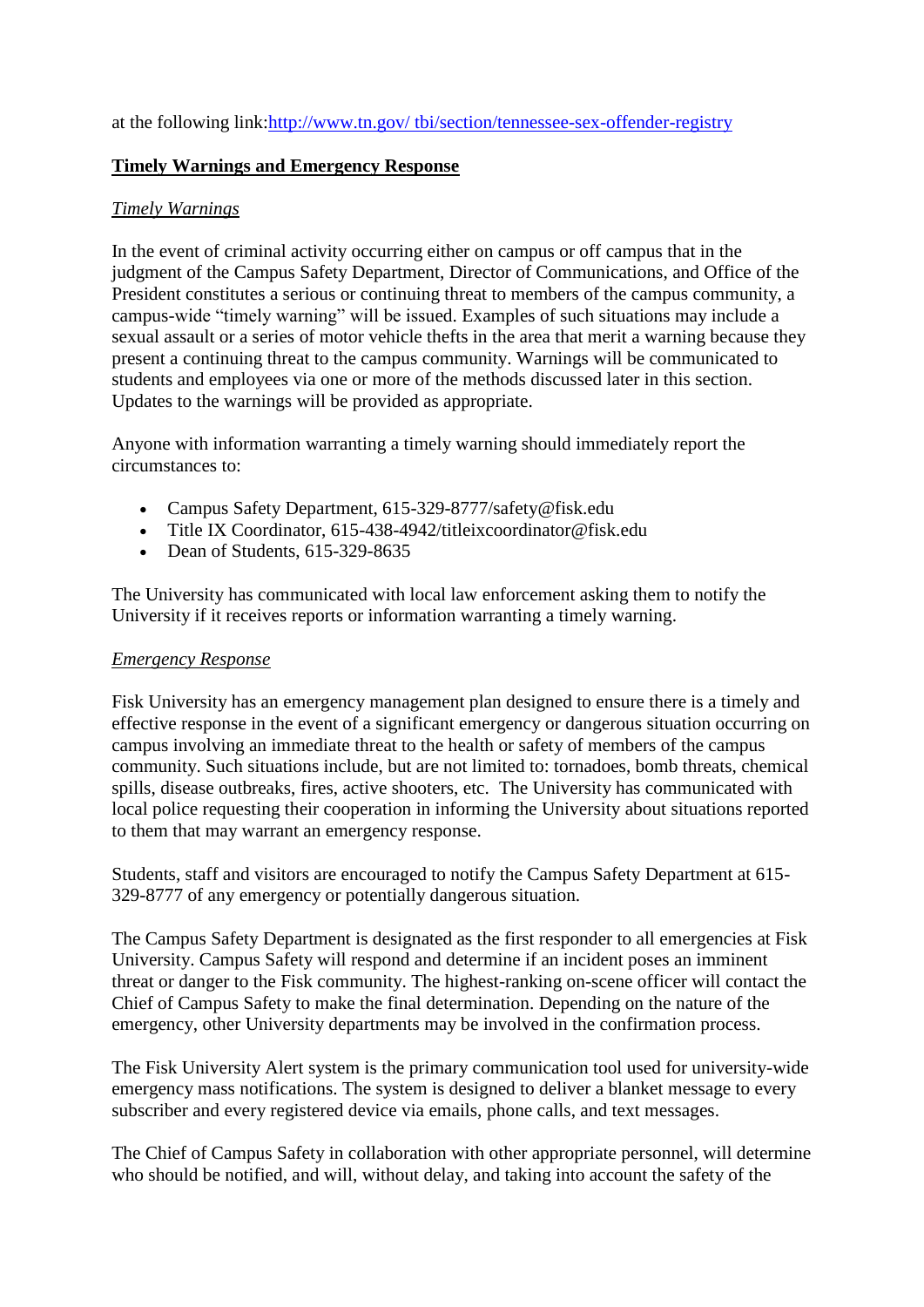community, determine the content of the notification and initiate the notification system, unless issuing a notification will, in the professional judgment of responsible authorities, compromise efforts to assist a victim or to contain, respond to or otherwise mitigate the emergency.

When appropriate, the content of the notification will be determined in consultation with local authorities. Also as appropriate, the notification will give guidance as to whether its recipients should shelter in place or evacuate their location.

The Chief of Campus Safety will direct the issuance of emergency notifications, which will be accomplished using one or more of methods discussed later in this section, depending on the nature of the threat and the segment of the campus community being threatened.

At the direction of the Chief of Campus Safety, the Campus Safety Department will notify local law enforcement of the emergency. The University's Director of Marketing & Communications or other University Official will notify local media outlets in order that the larger community outside the campus will be aware of the emergency.

#### *Methods for Issuing Timely Warnings and Emergency Notifications*

The method(s) listed below may be utilized when the University issues a timely warning or emergency notification to the campus community.

| <b>Method</b>                          | <b>Sign-Up Instructions</b>                                 |
|----------------------------------------|-------------------------------------------------------------|
| <b>Fisk University Alert</b><br>System | https://member.everbridge.net/index/1332612387831936#/login |
| <b>Email Blast</b>                     | N/A                                                         |
| Campus Safety Officer<br>Notification  | N/A                                                         |
| Social Media/GroupMe                   | N/A                                                         |

#### *Testing & Documentation*

The University tests its emergency response and evacuation procedures at least once a year. The tests may be announced or unannounced. Also, at various times the Campus Safety Department and other University Officials will meet to train and test and evaluate the University's emergency response plan.

A test of the Fisk University Alert system was most recently conducted on September 30, 2020. Testing procedures were announced prior to activation, and a test message was sent to all devices registered in the system by students, faculty, and staff.

The Chief of Campus Safety maintains a record of these tests and training exercises, including a description of them, the dates and times they were held and an indication of whether they were announced or unannounced. In connection with at least one such test, the University will distribute to its students and employees information to remind them of the University's emergency response and evacuation procedures.

# **Missing Student Policy**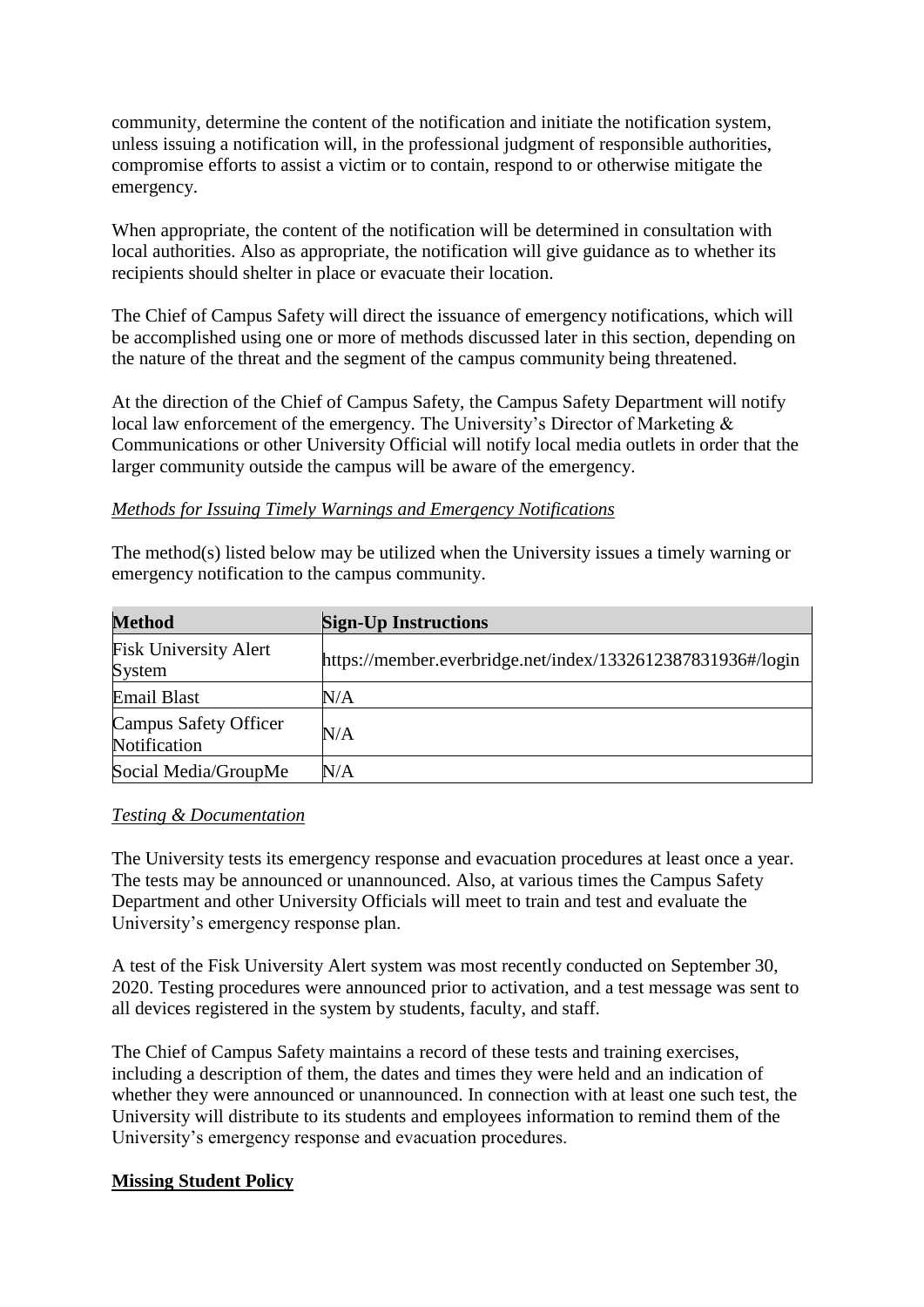Anyone who believes a student to be missing for a period exceeding 24 hours should immediately report his or her concern to Fisk University Office of Campus Safety, (615) 329- 8777 so a investigation can be initiated. Reports of a missing student should be made to one of the following Fisk University officials:

- Chief of Campus Safety, (615) 438-4942
- Dean of Student Engagement, (615) 329-8635
- Director of Campus Services, (615) 329-8598

In compliance with the Federal Higher Education Opportunity Act, federal law, 20 U.S.C § 1092j, a student may identify an individual to be contacted by the University not later than twenty-four (24) hours after the time circumstances indicate that the student may be missing. The student should notify the Emergency Contact that he or she has been designated as an Emergency Contact.

All enrolled students at the University, regardless of their living circumstances, should designate an emergency contact person. Every student (resident and non-resident) has his/her own student account and may enter or change, under personal information/address, a designated emergency contact person at any time by updating their contact information. Students should update their personal information at the beginning of each academic year as a part of the check-in process to their residence hall and room, and are solely responsible for the accuracy of the information provided and updating the information when needed. All contact information is registered confidentially; information is only accessible to authorized campus officials, and may not be disclosed, except to law enforcement personnel in furtherance of a missing person investigation.

After investigating a missing person report, if it is determined that the student has been missing for 24 hours, the University will notify local police authorities unless it was local law enforcement that made the determination that the student is missing. For students under age eighteen (18) and not emancipated, Fisk University is required to notify the custodial parent no later than twenty-four (24) hours after the time the student is determined to be missing, in addition to notifying any additional contact person designated by the student.

# **Crime Statistics**

|                           | <b>On Campus</b> |  |  | <b>On Campus</b><br><b>Housing</b> |  |  | <b>Non Campus</b>                                           |  |   | <b>Public</b><br><b>Property</b> |  |  |
|---------------------------|------------------|--|--|------------------------------------|--|--|-------------------------------------------------------------|--|---|----------------------------------|--|--|
| <b>Crime</b>              |                  |  |  |                                    |  |  | 2019 2018 2017 2019 2018 2017 2019 2018 2017 2019 2018 2017 |  |   |                                  |  |  |
| Murder/Non-Negligent      |                  |  |  |                                    |  |  |                                                             |  |   |                                  |  |  |
| Manslaughter              |                  |  |  |                                    |  |  |                                                             |  | U |                                  |  |  |
| Manslaughter by           |                  |  |  |                                    |  |  |                                                             |  |   |                                  |  |  |
| Negligence                |                  |  |  |                                    |  |  |                                                             |  |   |                                  |  |  |
| Rape                      |                  |  |  |                                    |  |  |                                                             |  |   |                                  |  |  |
| Fondling                  |                  |  |  |                                    |  |  |                                                             |  |   |                                  |  |  |
| <b>Statutory Rape</b>     |                  |  |  |                                    |  |  |                                                             |  |   |                                  |  |  |
| Incest                    |                  |  |  |                                    |  |  |                                                             |  |   |                                  |  |  |
| <b>Aggravated Assault</b> |                  |  |  |                                    |  |  |                                                             |  |   |                                  |  |  |

The statistical summary of crimes for this University over the past three calendar years follows: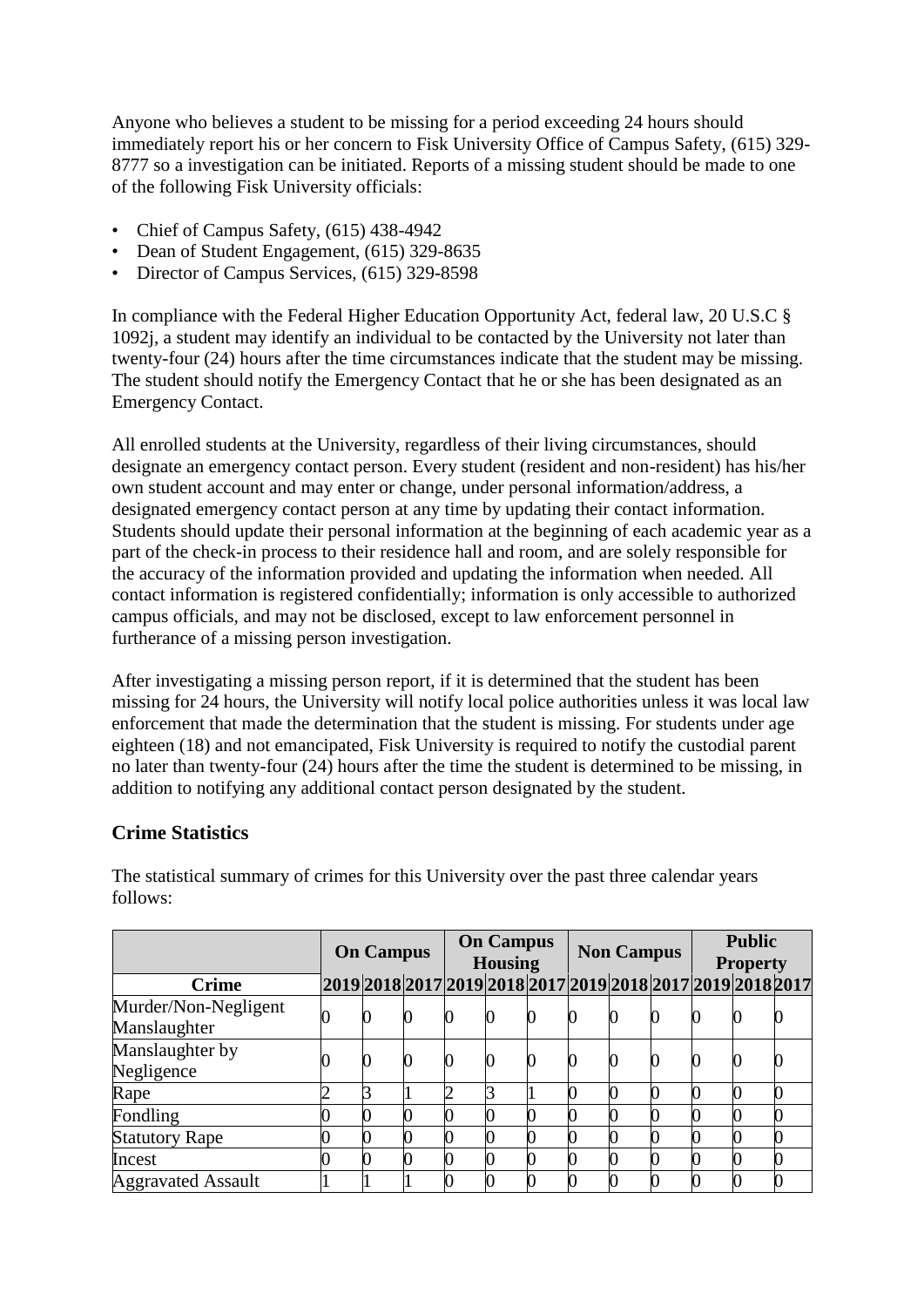|                                                        | <b>On Campus</b> |                                                             | <b>On Campus</b><br><b>Housing</b> |   |                  | <b>Non Campus</b> |  |  | <b>Public</b><br><b>Property</b> |                |  |  |
|--------------------------------------------------------|------------------|-------------------------------------------------------------|------------------------------------|---|------------------|-------------------|--|--|----------------------------------|----------------|--|--|
| <b>Crime</b>                                           |                  | 2019 2018 2017 2019 2018 2017 2019 2018 2017 2019 2018 2017 |                                    |   |                  |                   |  |  |                                  |                |  |  |
| <b>Burglary</b>                                        |                  |                                                             |                                    |   |                  |                   |  |  |                                  |                |  |  |
| Robbery                                                |                  |                                                             |                                    |   | 0                |                   |  |  |                                  |                |  |  |
| <b>Motor Vehicle Theft</b>                             |                  |                                                             |                                    |   | $\overline{0}$   |                   |  |  |                                  | $\overline{0}$ |  |  |
| Arson                                                  |                  |                                                             |                                    |   | $\overline{0}$   |                   |  |  |                                  | 0              |  |  |
| Arrest - Liquor Law<br>Violation                       |                  |                                                             |                                    |   | $\overline{0}$   |                   |  |  |                                  |                |  |  |
| <b>Arrest - Drug Abuse</b><br>Violation                |                  |                                                             |                                    |   | $\boldsymbol{0}$ |                   |  |  |                                  |                |  |  |
| <b>Arrest - Weapon Violation</b>                       |                  |                                                             |                                    | ∩ | $\overline{0}$   |                   |  |  | 0                                | 0              |  |  |
| Disciplinary Referral -<br><b>Liquor Law Violation</b> |                  |                                                             |                                    |   | 0                |                   |  |  |                                  |                |  |  |
| Disciplinary Referral -<br>Drug Abuse Violation        |                  | 3                                                           | 6                                  | 4 | 3                | 6                 |  |  | 0                                |                |  |  |
| Disciplinary Referral -<br><b>Weapon Violation</b>     |                  |                                                             |                                    |   | 0                |                   |  |  |                                  |                |  |  |
| <b>Domestic Violence</b>                               |                  |                                                             | 0                                  | 0 | $\overline{0}$   |                   |  |  | 0                                | $\overline{0}$ |  |  |
| Dating Violence                                        |                  |                                                             |                                    |   |                  |                   |  |  | 0                                | 0              |  |  |
| Stalking                                               |                  |                                                             |                                    |   |                  |                   |  |  |                                  |                |  |  |

#### **Hate crimes:**

2019: No hate crimes reported. 2018: No hate crimes reported. 2017: No hate crimes reported.

# **Crimes unfounded by the University:**

2019: 0 unfounded crimes. 2018: 0 unfounded crimes. 2017: 0 unfounded crimes.

# **Statistics for unfounded crimes provided by law enforcement agencies:**

2019: 0 unfounded crimes. 2018: 0 unfounded crimes. 2017: 0 unfounded crimes.

#### **Data from law enforcement agencies:**

 The data above reflects statistics provided from law enforcement agencies related to crimes that occurred on the University's Clery Geography.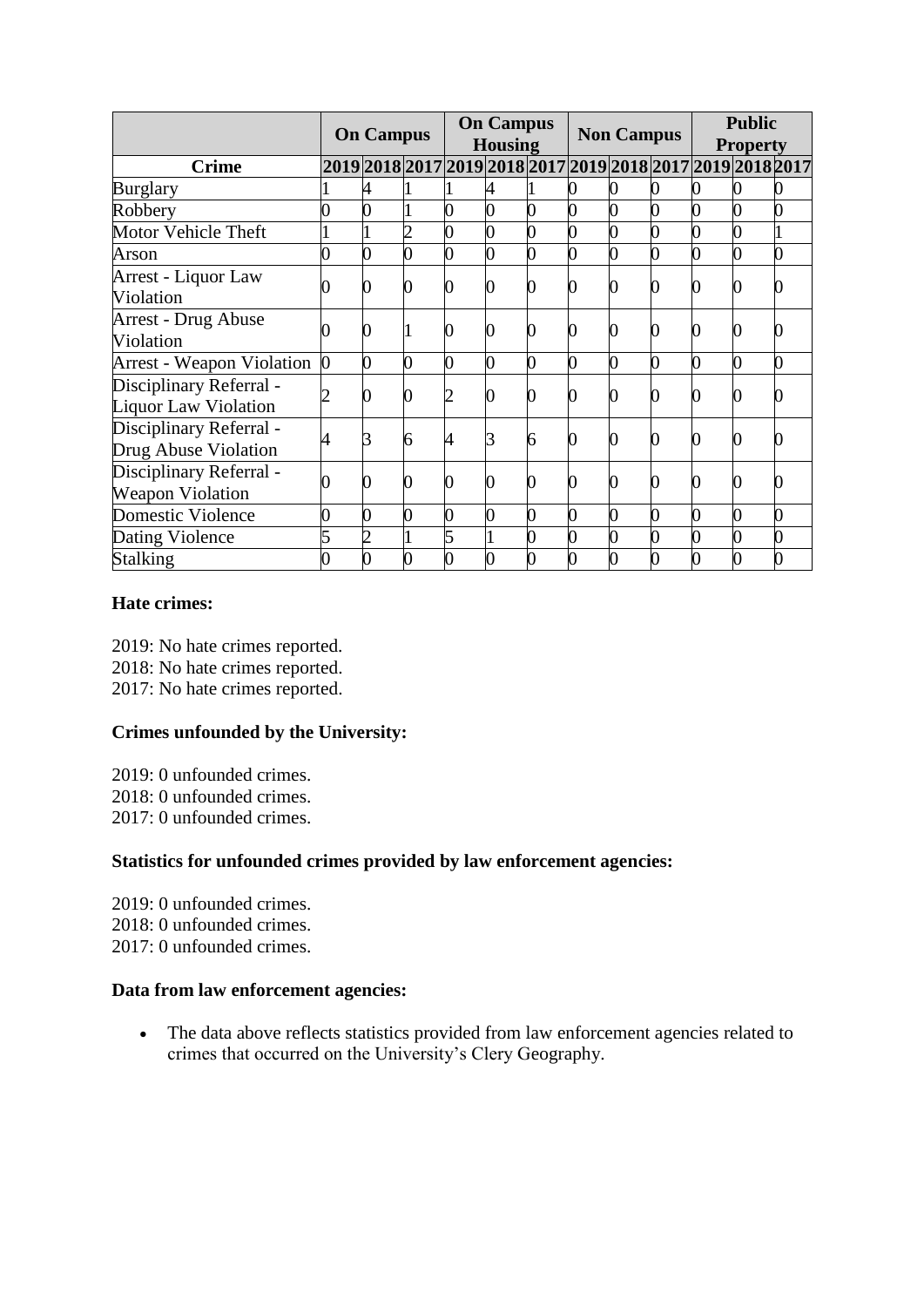# **Annual Fire Safety Report**

#### **Housing Facilities and Fire Safety Systems**

The University maintains on-campus housing for its students. Below is a description of fire safety systems and the number of fire drills conducted during the previous calendar year.

| <b>Facility</b>                                        | <b>Fire Alarm</b><br><b>Monitoring</b><br>Done on<br><b>Site</b> | <b>Partial</b><br><b>System</b> | Full<br>Sprinkler Sprinkler<br><b>System</b> | <b>Smoke</b><br><b>Detection</b> | <b>Fire</b><br><b>Extinguisher</b><br><b>Devices</b> | <b>Evacuation</b><br>Plans &<br><b>Placards</b> | <b>Number of</b><br>evacuation<br>(fire) drills<br>in previous<br>calendar<br>year |
|--------------------------------------------------------|------------------------------------------------------------------|---------------------------------|----------------------------------------------|----------------------------------|------------------------------------------------------|-------------------------------------------------|------------------------------------------------------------------------------------|
| Crosthwaite<br>Hall, 1730<br>Meharry Blvd.             | X                                                                |                                 | X                                            | X                                | X                                                    |                                                 | $\overline{2}$                                                                     |
| Jubilee Hall,<br>1720 Meharry<br>Blvd.                 | X                                                                |                                 | X                                            | X                                | X                                                    |                                                 | $\overline{2}$                                                                     |
| <b>New</b><br>Livingstone<br>Hall, 1701<br>Jackson St. | X                                                                |                                 | X                                            | X                                | X                                                    |                                                 | $\overline{2}$                                                                     |
| Shane Hall,<br>1710 Meharry<br>Blvd.                   | X                                                                |                                 | X                                            | X                                | X                                                    |                                                 | $\overline{2}$                                                                     |

Campus: Fisk University, 1000 17th Ave N, Nashville, TN 37208-4501

# **Policies on Portable Appliances, Smoking and Open Flames**

The following policies have been established in accordance with fire and safety laws of the State of Tennessee regarding public buildings. The procedure set forth in this policy for building maintenance is applicable to all residence halls.The University reserves the right to make periodic inspections of campus housing to ensure fire safety systems are operational and that the policy on prohibited items is being complied with. Prohibited items, if found, will be confiscated and donated or discarded without reimbursement.

- Resistance coils or gas appliances of any kind such as hot plates, emersion coils, grills, skillets, toasters, toaster ovens or any appliance with an exposed heating element or heating surface are prohibited. Microwaves and hot surface appliances, such as hot plates, George Foreman Grills, space heaters, popcorn poppers, etc., are not allowed in student rooms. The use of UL approved portable electric hair dryers, curling irons, portable refrigerators (3.5 cubic feet, 1.5 amps), razors, radios, clocks, computers, desk lamps, irons, televisions sets, tape recorders, CD players, and stereos are permitted in student rooms.
- Extreme caution is urged when using these appliances in the room from both a safety and a sanitary aspect. Students are encouraged to use cooking appliances (with smooth heating surfaces only) in kitchens, where available. If these smooth surface appliances are used in the kitchen area, use the following precautions: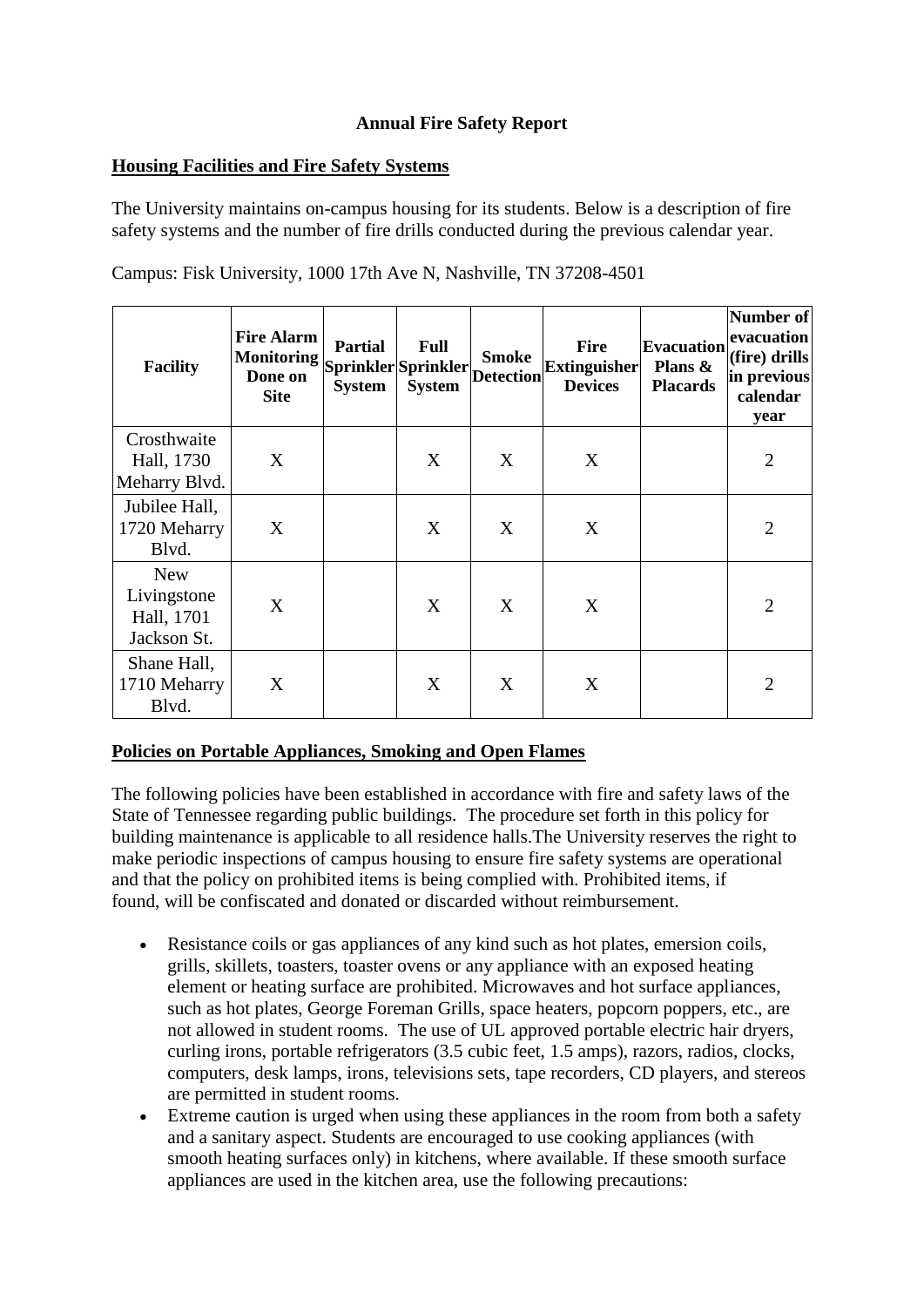- Operate all appliances away from flammable items such as bedding, paper, clothing, aerosol cans, etc.
- Never leave cooking food unattended. Crock-pots are not allowed for this reason.
- Unplug all appliances immediately when you are done.
- Clean appliances, plates and utensils, immediately after use. With multiple people living in an area, the potential for infestation by bugs and rodents multiplies quickly when food and dirty dishes are left out.
- Care should be taken in the use of all electrical cords and sockets. Extension cords are to be used only as an extension of a single unit, not as a multiple plug adapter. All electrical cords should bear the label "Approved by Underwriter's Laboratories." Do not overload circuits. Multiple plug adapters are prohibited. UL approved power strips with surge protectors are permitted.
- LIGHTED CANDLES OR CANDLES WITH BURNT WICKS, INCENSE BURNERS, HALOGEN LAMPS, AND POTPOURRI BURNERS ARE NOT ALLOWED IN STUDENT ROOMS.
- The use or storage of kerosene, gasoline, naphtha, benzene, or any similar flammable material in residence halls is prohibited.
- Flammable items such as sheets, fish net, etc., should not be hung or draped from the walls or ceiling. Light fixtures are not to be covered with flammable items.
- Wastepaper baskets should be emptied frequently.
- Fisk University is a smoke-free campus. Smoking is prohibited in all buildings oncampus, including residential facilities. Additionally, smoking is prohibited during all campus ceremonies and activities sponsored under the auspices of Fisk University. Guests or visitors of our students are expected to comply with this smoking policy.
- Fire doors are to be kept closed. Fire doors serve to protect you in the event of fire but are useless when left open. Fire doors are located throughout the residence halls in the corridors, at the stairwells, and at some of the lobbies and, if properly closed, prevent fire, smoke, and fumes from spreading throughout the building in the event of fire, thus keeping some routes clear for safe exit.
- No live Christmas trees or live greenery may be used anywhere within the buildings. Fireproof trees of vinyl/aluminum are acceptable. No strung holiday lights may be used in the residence halls.
- All decorating materials used on floors where residents live must be fireproof.
- No straw or similar flammable material may be used inside the building.
- Doors may be covered with flameproof material during the holiday season only if it is attached by tape (no tacks) on the sides, top, or bottom of the door.
- There should be nothing used at any time that will impede the flow of traffic in the halls in the event an evacuation of the building should become necessary.
- Glass inserts in the fire doors may not be covered at any time.
- Light bulbs and light fixtures must not be covered with paper, cellophane, or paint. Theater gels may be attached to desk lamps, etc., for colored lighting effects.
- All room smoke alarms are equipped with the appropriate battery. If an alarm is found missing a battery, it will be assumed that the student has removed the battery. All missing batteries may lead to a fine of up to \$100.00 plus the replacement cost, all of which shall be assessed to each resident of the room. It is the responsibility of each resident to report non-working batteries to their Residence Director.

# **Fire Evacuation Procedures**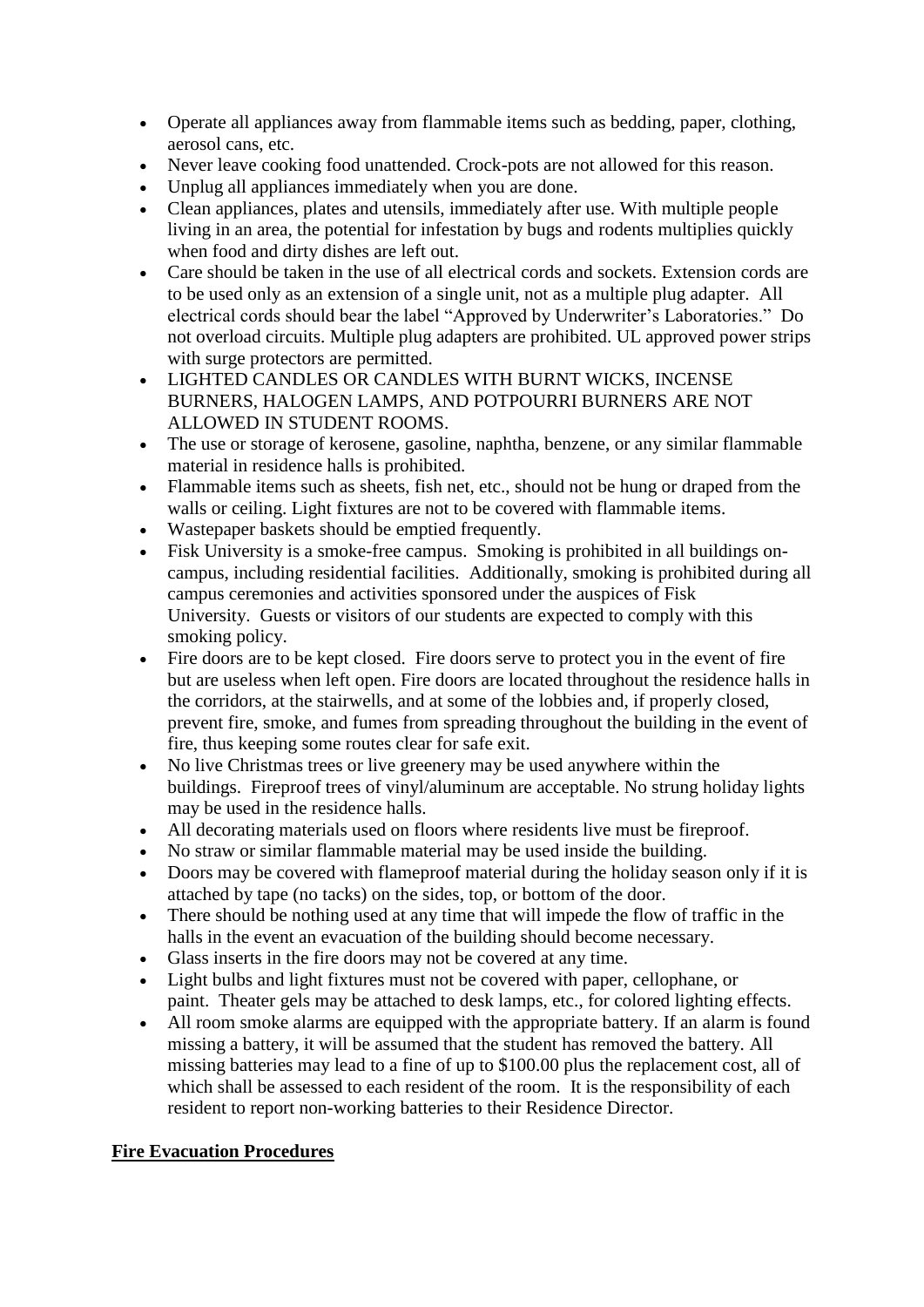In the event of a fire, the University expects that all campus community members will evacuate by the nearest exit, closing doors and activating the fire alarm system (if one is nearby) as they leave. If circumstances permit at the time of the alarm, additional instructions will be given regarding where students and/or staff are to relocate.

Students should be familiar with the exits nearest to their rooms so they can exit quickly and safely when the fire alarm sounds. When the alarm sounds students should close the room door and leave the building quickly. Students may return only upon authorization from the staff. Failure to exit a building while a fire alarm is sounding will be considered a violation of the Student Code of Conduct.

# **Fire Education and Training Programs**

Fire safety education programs for all residents of on-campus student housing and all employees with responsibilities related to that housing are held at the beginning of each semester. Their purpose is to: familiarize everyone with the fire safety system in each facility, train them on procedures to follow if there is a fire and inform them of the University's fire safety policies. Information distributed includes maps of each facility's evacuation route and any fire alarms and fire suppression equipment available in the facility. Attendees are advised that participation in fire drills is mandatory and any student with a disability is given the option of having a "buddy" assigned to assist him or her.

#### **Reporting Fires**

The University is required to disclose each year statistical data on all fires that occurred in on-campus student housing. When a fire alarm is pulled and/or the fire department responds to a fire, these incidents are captured. If you encounter a fire that presents an emergency situation, ensure your own safety and then please call 911.

There may also be instances when a fire is extinguished quickly and an alarm is not pulled or a response by the fire department was not necessary. It is important that these incidents be recorded as well. Therefore, if you are aware of such a fire, see evidence of one or hear about one, you should contact the Director of Campus Services at residencelife@fisk.edu. When providing notification of a fire, give as much information as possible about the location, date, time and cause of the fire.

#### **Plans for Future Improvements**

As a result of the University's most recent review of its fire safety protections and procedures, we have determined that the following improvements will be made, subject to the availability of funding: Update evacuation plans and placecards in the residence halls.

# **Fire Statistics**

# **Fisk University**

**2019** No fires were reported in 2019.

# **2018**